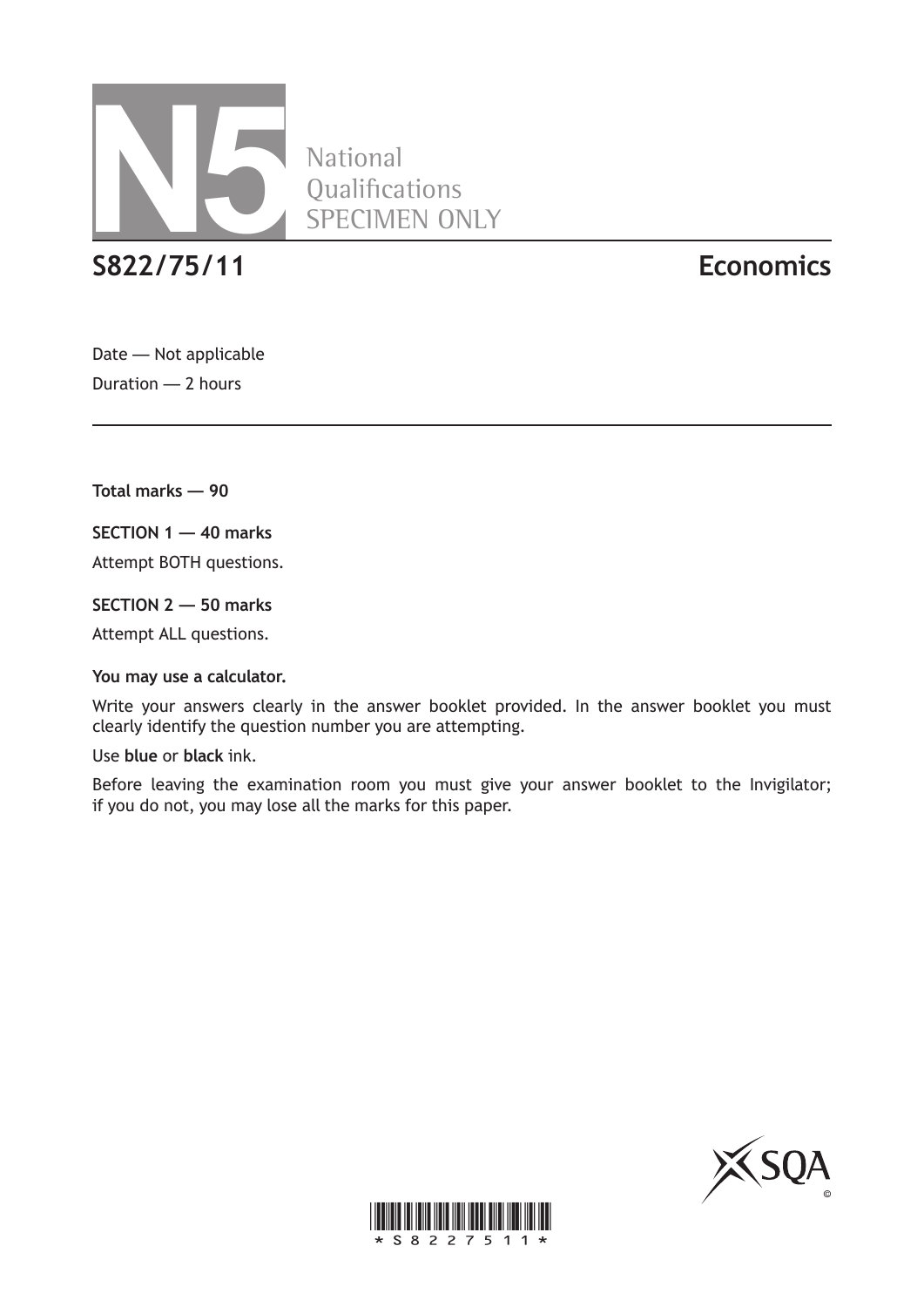**1**

**1**

**3**

**2**

**3**

**2**

# **SECTION 1 — 40 marks Attempt BOTH questions**

**1.** The UK Government uses direct and indirect taxation as well as government spending to help achieve its aims of a low rate of inflation, a low rate of unemployment and sustained economic growth. It also uses Government spending to attract foreign firms to locate in Britain.

|            |  |  |  | Use the UK inflation diagram below and your knowledge to answer the following |  |  |
|------------|--|--|--|-------------------------------------------------------------------------------|--|--|
| questions. |  |  |  |                                                                               |  |  |



Source: www.tradingeconomics.com/Office for National Statistics

- (a) Describe the trend in the rate of inflation from August 2016 to December 2016. **2**
- (b) (i) State whether prices have increased or decreased between August 2016 and October 2016.
	- (ii) Justify your answer.
- (c) Explain ways in which high inflation negatively affects different groups of people.
- (d) Describe, using an example, what is meant by indirect taxation.
- (e) Explain the effect of an increase in income tax on:
	- (i) individuals
	- (ii) firms.

| (f) Outline 2 ways in which the government can attempt to increase economic |  |
|-----------------------------------------------------------------------------|--|
| growth.                                                                     |  |

- (g) Draw a fully labelled diagram to show the circular flow of income. **4**
- (h) Suggest **2** reasons for a foreign firm choosing to locate in the UK.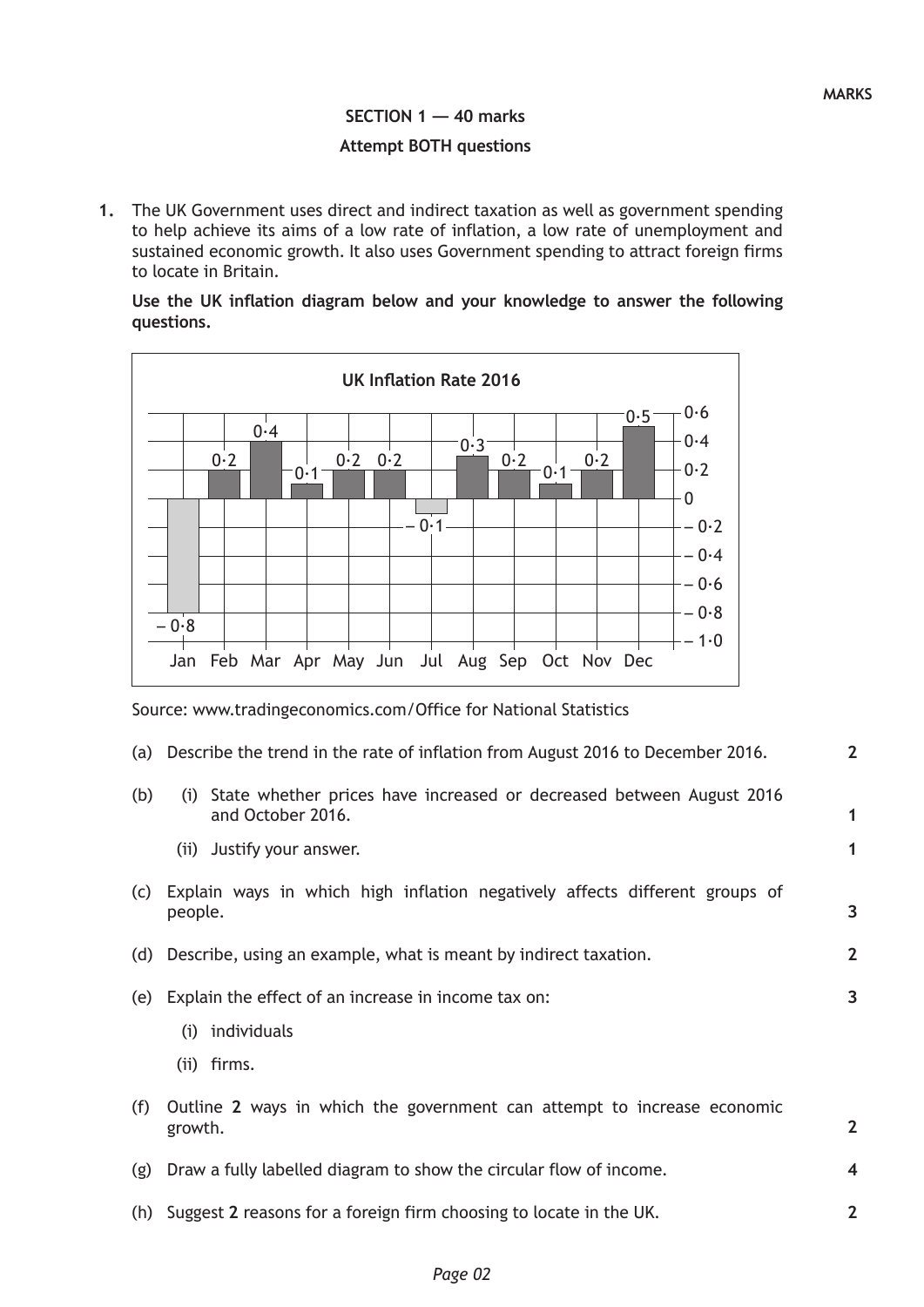### **MARKS**

#### **2. UK TRADE 2016**

The UK has a limited amount of resources to make the goods and services demanded by society, so it must trade with other countries. The UK's main trading partner is the EU, followed by the USA. In recent years, however, UK trade with emerging economies has increased.

The majority of UK exports are from the tertiary sector of industry. Most of the UK's imports come from the primary and secondary sectors and the price of these imports can be a significant cost for UK firms. The UK's exports and imports are affected, both positively and negatively, by the exchange rate of sterling.

| (a) | (i) Define the term 'exchange rate'.                                               |                                                                                | 1              |  |  |  |
|-----|------------------------------------------------------------------------------------|--------------------------------------------------------------------------------|----------------|--|--|--|
|     | could affect UK exports to America.                                                | (ii) Explain how a fall in the exchange rate of sterling against the US dollar | $\overline{2}$ |  |  |  |
|     | (b) Outline what is meant by the Eurozone.                                         |                                                                                | 1              |  |  |  |
| (C) | Discuss advantages and disadvantages of global trade.                              |                                                                                | 6              |  |  |  |
|     | (d) Explain why the EU is the UK's main trading partner.                           |                                                                                | $\mathbf 2$    |  |  |  |
| (e) | Describe economic reasons for the UK's decision to leave the EU.<br>$\overline{3}$ |                                                                                |                |  |  |  |
| (f) | Outline characteristics of an emerging economy.                                    |                                                                                | 3              |  |  |  |
| (g) | Define the term 'variable cost'.<br>(i)                                            |                                                                                | 1              |  |  |  |
|     | (ii) Give an example of a variable cost for a car exporter.                        |                                                                                | 1              |  |  |  |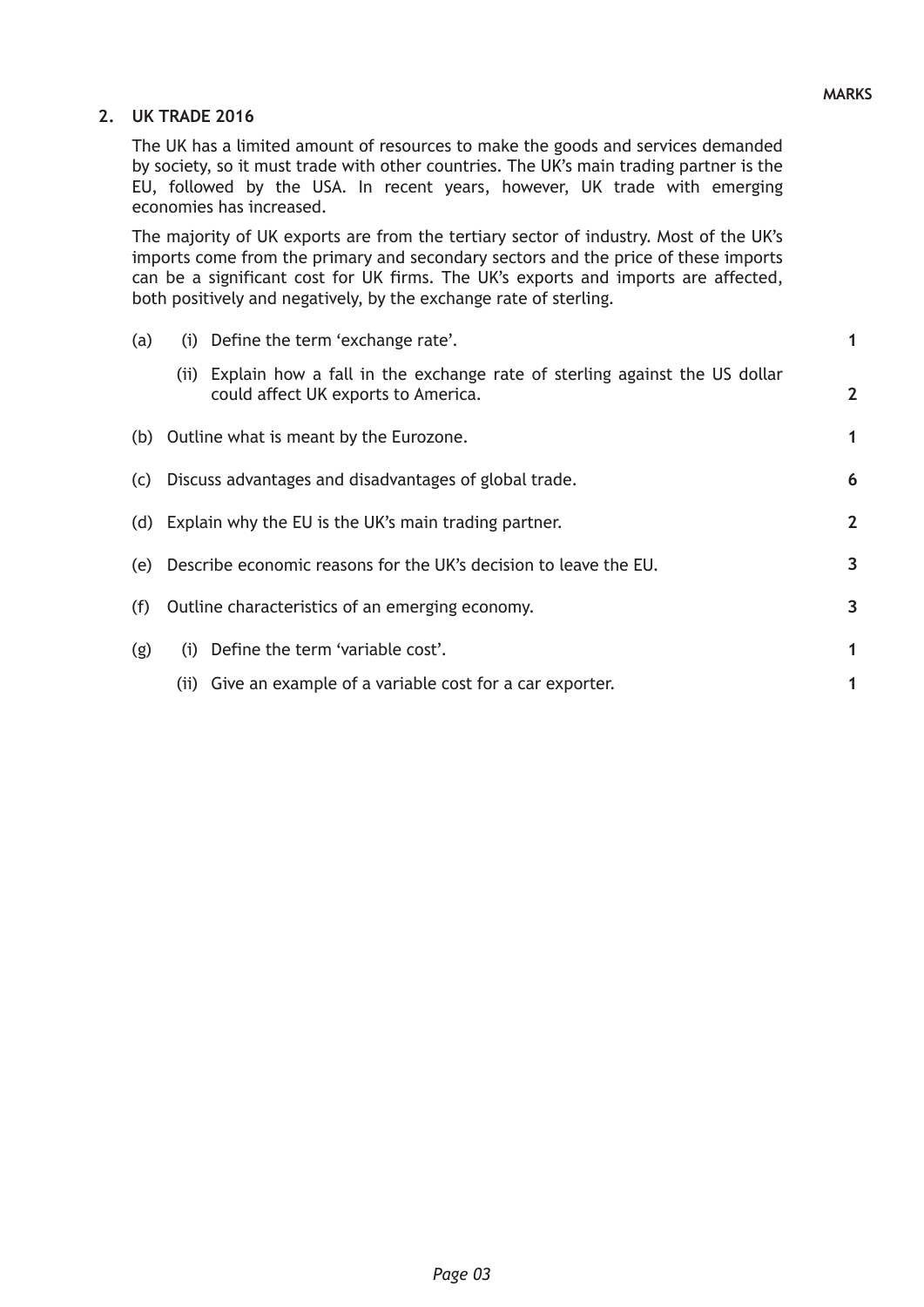# **SECTION 2 — 50 marks Attempt ALL questions**

| 3. |     | (a) Describe, using an example, what is meant by the term 'opportunity cost'.                                                                                           |                         |  |  |  |
|----|-----|-------------------------------------------------------------------------------------------------------------------------------------------------------------------------|-------------------------|--|--|--|
|    |     | (b) Explain why governments have to make choices.                                                                                                                       | 1                       |  |  |  |
|    | (c) | (i) Compare a need with a want.                                                                                                                                         | 1                       |  |  |  |
|    |     | (ii) Give an example of a need and a want.                                                                                                                              | $\overline{2}$          |  |  |  |
|    |     | (d) Labour is one of the factors of production and the return to labour is wages.                                                                                       |                         |  |  |  |
|    |     | (i) Outline 2 other factors of production.                                                                                                                              | $\overline{2}$          |  |  |  |
|    |     | (ii) Identify the returns to each of the factors outlined.                                                                                                              | $\overline{2}$          |  |  |  |
| 4. |     | If UK banks increase their interest rates it will affect individuals. It will also affect<br>firms, who may experience an increase in their costs of production.        |                         |  |  |  |
|    |     | (a) Other than an increase in interest rates, identify a cost of production for a firm.                                                                                 | $\mathbf{1}$            |  |  |  |
|    | (b) | Describe the likely effects of an increase in interest rates on an individual.                                                                                          | 3                       |  |  |  |
|    | (c) | Identify 2 methods of borrowing available to individuals.                                                                                                               | $\overline{2}$          |  |  |  |
|    |     | (d) Explain, using a demand and supply diagram, the effect that an increase in costs<br>of production will have on the equilibrium price and quantity traded of a good. | $\overline{\mathbf{4}}$ |  |  |  |
| 5. |     | All countries $-$ developed, emerging and developing $-$ use barriers to trade to<br>protect their economies.                                                           |                         |  |  |  |
|    | (a) | (i) Suggest 2 barriers to trade which would protect a country's economy.                                                                                                | $\overline{2}$          |  |  |  |
|    |     | (ii) Explain how one of these barriers to trade would work.                                                                                                             | $\overline{2}$          |  |  |  |
|    | (b) | Name one developing economy.                                                                                                                                            | 1                       |  |  |  |
|    | (c) | Name one emerging economy.                                                                                                                                              |                         |  |  |  |
|    | (d) | Describe 4 types of aid given to developing economies.                                                                                                                  |                         |  |  |  |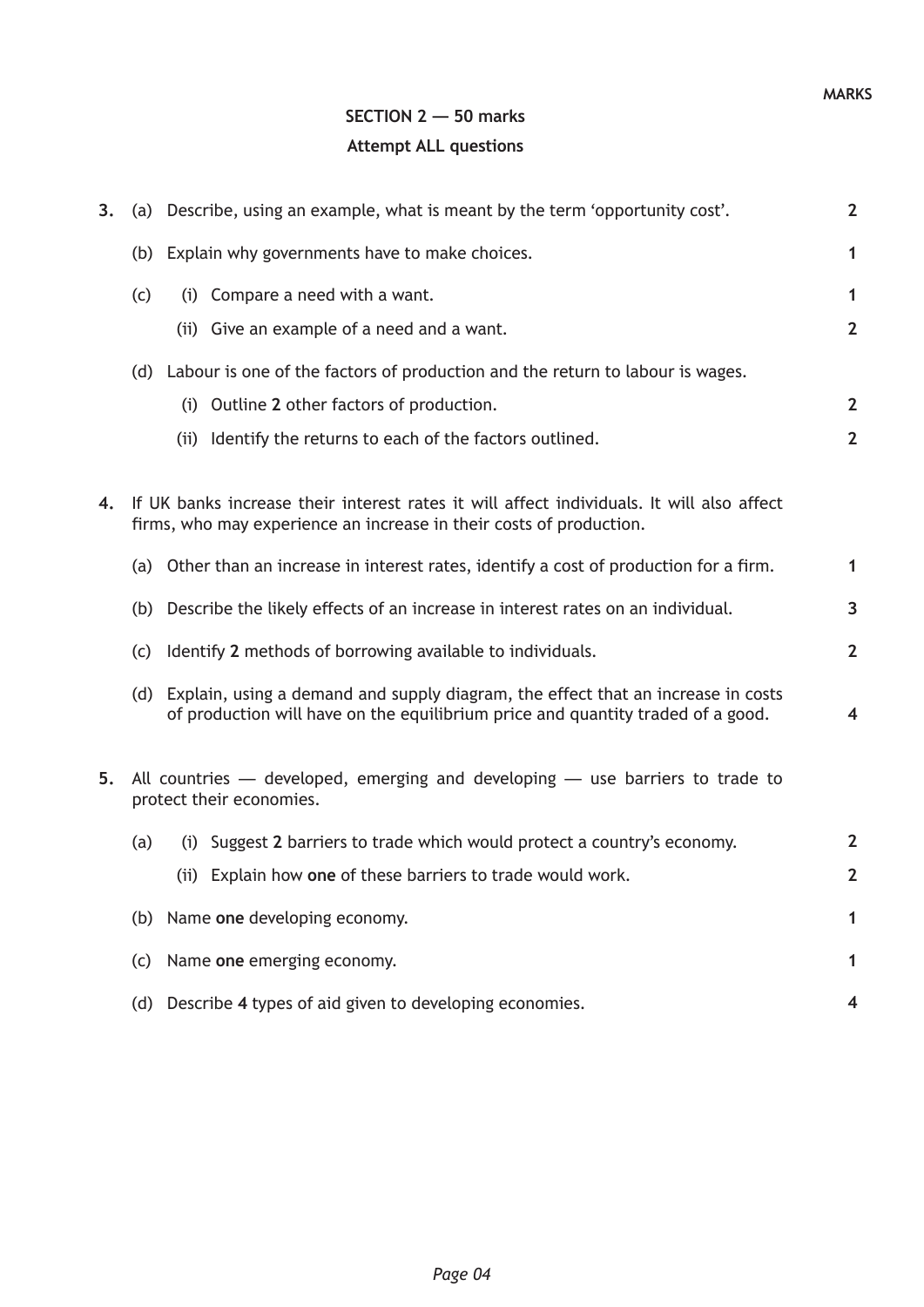| 6. | (a) | Distinguish between government current and capital spending.<br>(i)                                                                              | <b>MARKS</b> |
|----|-----|--------------------------------------------------------------------------------------------------------------------------------------------------|--------------|
|    |     | (ii) Give an example of each.                                                                                                                    |              |
|    | (b) | Describe possible causes of increasing unemployment.                                                                                             | 3            |
|    | (c) | Identify 2 Scottish industries.<br>(i)                                                                                                           | $\mathbf{2}$ |
|    |     | Outline the benefits that these industries may bring to the Scottish economy.<br>(iii)                                                           |              |
| 7. |     | (a) Draw a diagram showing total variable cost and total cost.                                                                                   | 3            |
|    |     |                                                                                                                                                  | 3            |
|    | (b) | Outline 3 determinants which may increase the demand for strawberries.                                                                           |              |
|    | (C) | Explain, using a demand and supply diagram, how the market for theatre tickets<br>would settle at equilibrium if there was a surplus of tickets. |              |

## **[END OF SPECIMEN QUESTION PAPER]**

#### ACKNOWLEDGEMENT

Section 1 Question 1 – UK inflation diagram is adapted from www.tradingeconomics.com/office for national statistics. Contains public sector information licensed under the Open Government Licence v.30.

**SQA has made every effort to trace the owners of copyright materials in this question paper, and seek permissions. We will be happy to incorporate any missing acknowledgements. Please contact janine.anderson@sqa.org.uk.**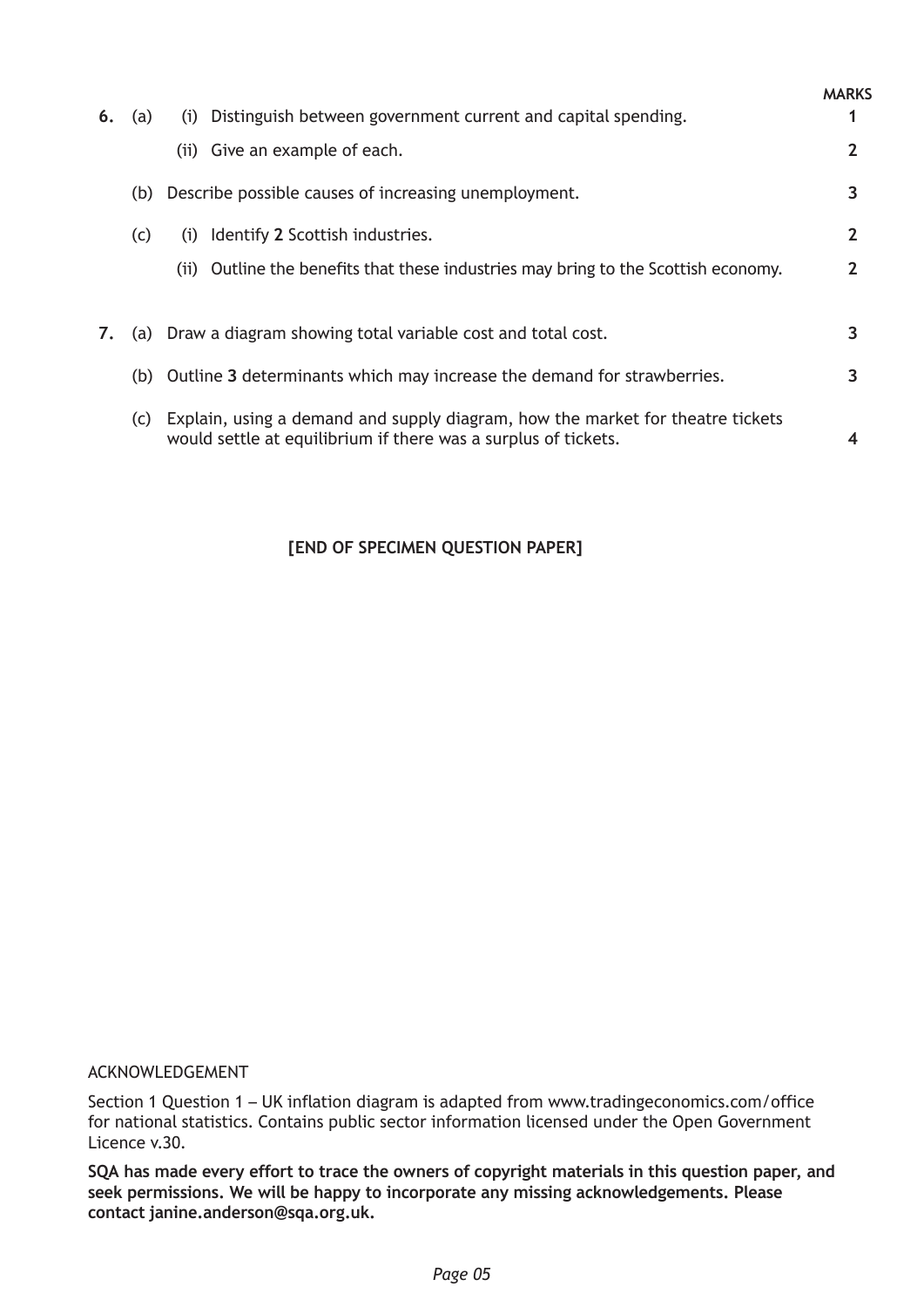

National Qualifications SPECIMEN ONLY

**S822/75/11 Economics**

# Marking Instructions

These marking instructions have been provided to show how SQA would mark this specimen question paper.

The information in this publication may be reproduced to support SQA qualifications only on a non-commercial basis. If it is reproduced, SQA should be clearly acknowledged as the source. If it is to be used for any other purpose, written permission must be obtained from permissions@sqa.org.uk.

Where the publication includes materials from sources other than SQA (ie secondary copyright), this material should only be reproduced for the purposes of examination or assessment. If it needs to be reproduced for any other purpose it is the user's responsibility to obtain the necessary copyright clearance.

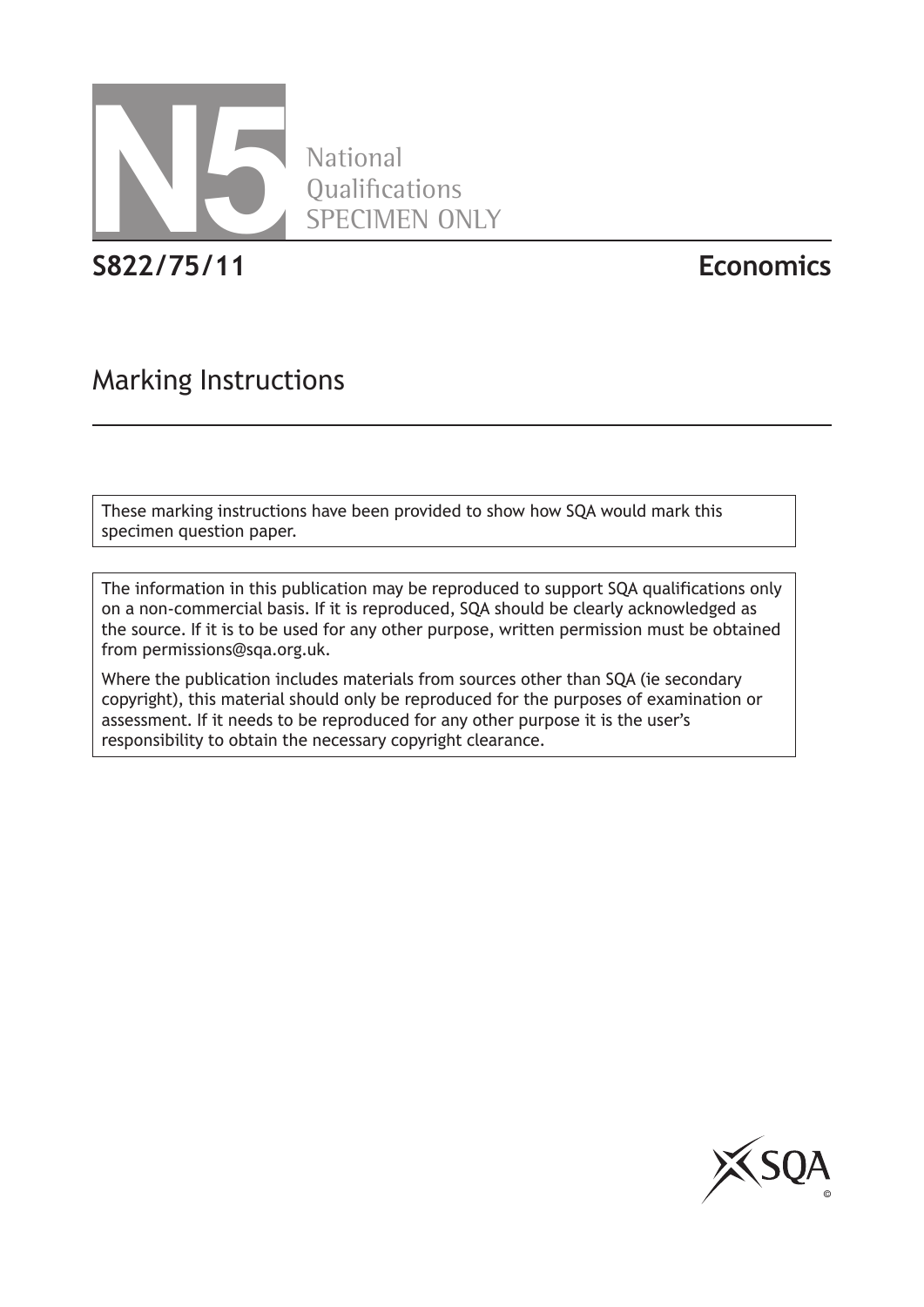#### **General marking principles for National 5 Economics**

*This information is provided to help you understand the general principles you must apply when marking candidate responses to questions in this paper. These principles must be read in conjunction with the detailed marking instructions, which identify the key features required in candidate responses.* 

- **(a)** Marks for each candidate response must always be assigned in line with these general marking principles and the detailed marking instructions for the relevant question.
- **(b)** Marking should always be positive. This means that, for each candidate response, marks are accumulated for the demonstration of relevant skills, knowledge and understanding: they are not deducted from a maximum on the basis of errors or omissions.
- **(c)** If a specific candidate response does not seem to be covered by either the principles or detailed marking instructions, and you are uncertain how to assess it, you must seek guidance from your team leader.
- **(d) i.** Questions that ask candidates to Describe ... Candidates must make a number of relevant, factual points up to the total mark allocation for the question. These should be key points. The points do not need to be in any particular order. Candidates may provide a number of straightforward points or a smaller number of developed points, or a combination of these.

Up to the total mark allocation for this question:

- 1 mark should be given for each accurate relevant point of knowledge
- a second mark could be given for any point that is developed from the point of knowledge.
- **ii.** Questions that ask candidates to Explain ... Candidates must make a number of points that relate cause and effect and/or make the relationships between things clear, for example by showing connections between a process/situation. These should be key reasons and may include theoretical concepts. There is no need to prioritise the reasons. Candidates may provide a number of straightforward reasons or a smaller number of developed reasons, or a combination of these.

Up to the total mark allocation for this question:

- 1 mark should be given for each accurate relevant point of reason
- a second mark could be given for any other point that is developed from the same reason.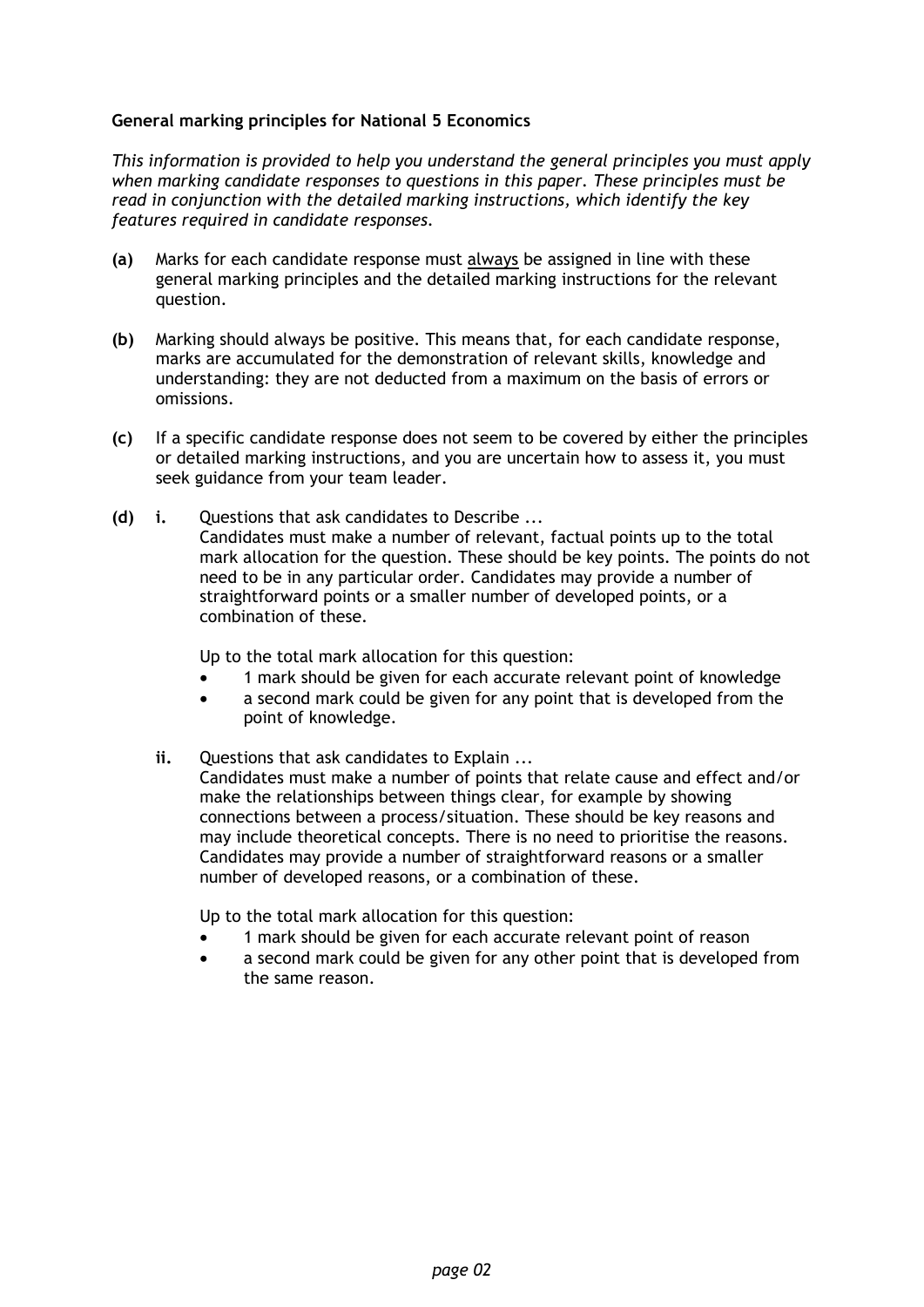## **Detailed marking instructions for each question**

|    | Question |      | <b>Expected response</b>                                                                                                                                                                                                                                                                                                                                                                                                                                                                                                                  | <b>Max</b><br>mark | <b>Additional guidance</b>                                                                                                                                                                                                                                                                                                                                                              |  |
|----|----------|------|-------------------------------------------------------------------------------------------------------------------------------------------------------------------------------------------------------------------------------------------------------------------------------------------------------------------------------------------------------------------------------------------------------------------------------------------------------------------------------------------------------------------------------------------|--------------------|-----------------------------------------------------------------------------------------------------------------------------------------------------------------------------------------------------------------------------------------------------------------------------------------------------------------------------------------------------------------------------------------|--|
| 1. | (a)      |      | Fell from $0.3\%$ in Aug to $0.1\%$ in Oct (1)<br>$\bullet$<br>Rose from $0.1\%$ in Oct to $0.5\%$ in Dec (1)<br>$\bullet$<br>Changed from $0.3\%$ in Aug to $0.5\%$ in Dec (1)<br>$\bullet$                                                                                                                                                                                                                                                                                                                                              | $2^{\circ}$        | Award 1 mark for each part of the trend.<br>Maximum (max) 1 mark if wrong start and/or end<br>dates are selected.<br>Accept without percentages, provided dates are<br>given, eg inflation fell between August and October.<br>Maximum (max) 1 if no reference to a decrease.                                                                                                           |  |
|    | (b)      | (i)  | Prices have increased<br>$\bullet$                                                                                                                                                                                                                                                                                                                                                                                                                                                                                                        | $\mathbf 1$        |                                                                                                                                                                                                                                                                                                                                                                                         |  |
|    |          | (ii) | As long as the rate of inflation is positive then prices<br>$\bullet$<br>are rising (1)<br>It is only when inflation is negative that prices are<br>$\bullet$<br>falling (1)                                                                                                                                                                                                                                                                                                                                                              | 1                  |                                                                                                                                                                                                                                                                                                                                                                                         |  |
|    | (c)      |      | Savers lose out (ID) as the real value of savings<br>$\bullet$<br>decreases (EXP) (1)<br>Pensioners lose out (ID) as they have no control over<br>their income level (EXP) (1) so they cannot negotiate<br>'wage' rises to keep up with inflation (DEV) (1)<br>Students' spending power decreases (ID) so they can<br>afford to buy less (EXP) (1) so their standard of living<br>falls (DEV) (1)<br>Workers' real income falls (ID) so they have to<br>prioritise their spending/make choices about what not<br>to buy anymore (EXP) (1) | 3                  | Do not award (DNA) "high inflation is bad" as the ID<br>part of the explanation (as "negatively affects" is in<br>the question).<br>A group of people need to be mentioned to gain a<br>mark.<br>Award marks for any explanation that is relevant to<br>the group identified.<br>Max 2 marks per group.<br>DNA "borrowers" as an identified group (as they are<br>positively affected). |  |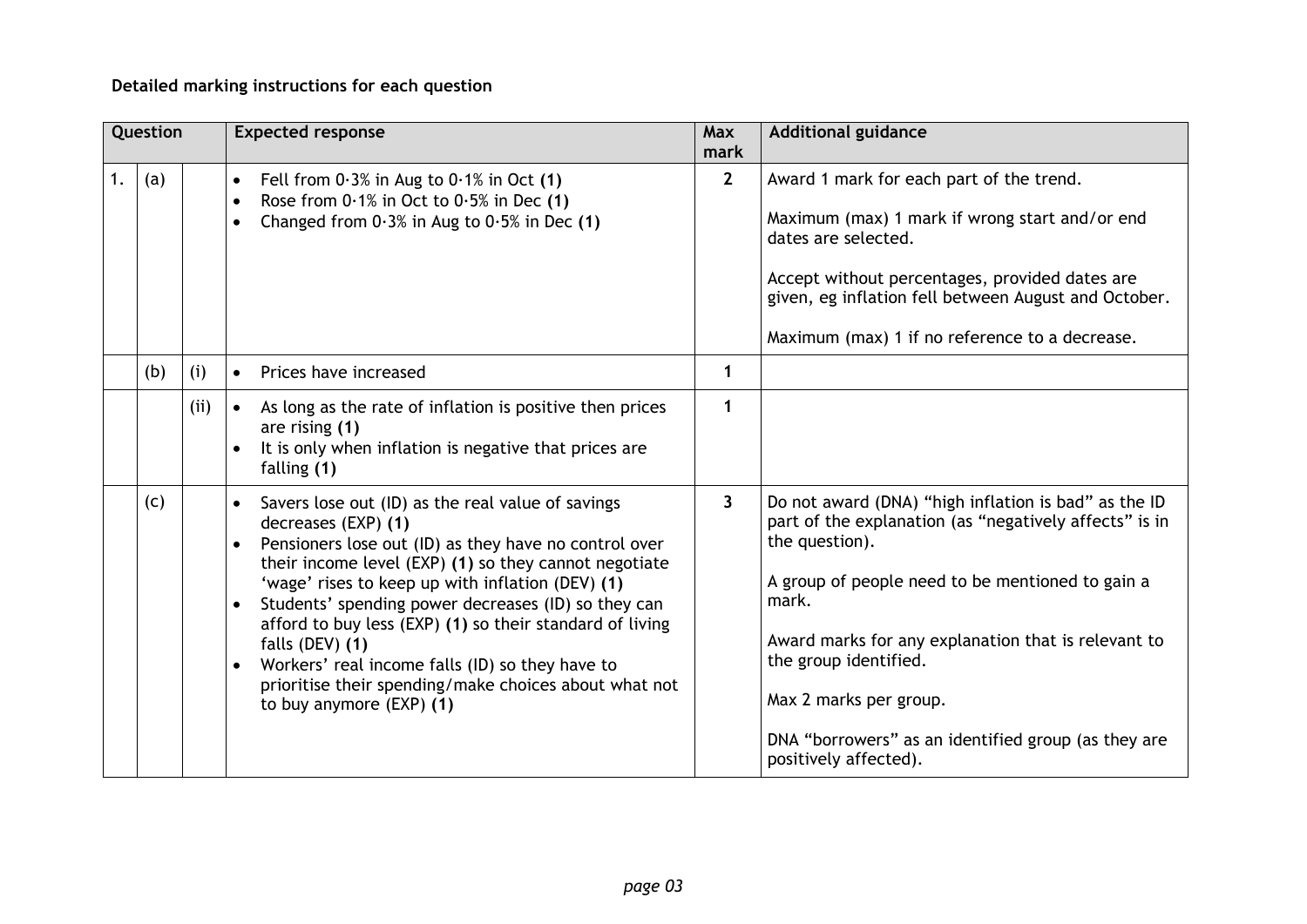| Question |      | <b>Expected response</b>                                                                                                                                                                                                                                                                                                                                                                     | Max<br>mark  | <b>Additional guidance</b>                                                                                                                                                                                                   |  |
|----------|------|----------------------------------------------------------------------------------------------------------------------------------------------------------------------------------------------------------------------------------------------------------------------------------------------------------------------------------------------------------------------------------------------|--------------|------------------------------------------------------------------------------------------------------------------------------------------------------------------------------------------------------------------------------|--|
| (d)      |      | An indirect tax is a tax on spending (1)<br>$\bullet$<br>An indirect tax is collected by an intermediary/third<br>$\bullet$<br>party and sent to the tax authority (1)<br>Eg: $VAT(1)$ , road tax $(1)$ , excise duty $(1)$<br>$\bullet$                                                                                                                                                     | $\mathbf{2}$ | Award 1 mark for description.<br>Award 1 mark for example.<br>DNA "an indirect tax is collected indirectly "<br>Accept any named excise duty, eg duty on<br>cigarettes, alcohol, gambling.<br>Accept any other indirect tax. |  |
| (e)      | (i)  | individuals<br>Decrease disposable income/reduce purchasing power<br>$\bullet$<br>(ID) therefore reduce standard of living (EXP) (1)<br>Lower net pay (ID) therefore have to prioritise<br>$\bullet$<br>spending (EXP) (1) therefore cannot buy as many<br>luxuries (DEV) (1)                                                                                                                | 3            | Max 2 marks for either individuals or firms.                                                                                                                                                                                 |  |
|          | (ii) | firms<br>Demand for goods and services from individuals will<br>$\bullet$<br>fall (ID) therefore sales will fall (EXP) (1)<br>Workers have lower disposable income (ID) therefore<br>$\bullet$<br>will ask for pay rise to compensate thus increasing<br>$costs$ (EXP) $(1)$<br>Reduce profits (ID) therefore need to cut costs (EXP)<br>(1) therefore may need to increase prices (DEV) (1) |              |                                                                                                                                                                                                                              |  |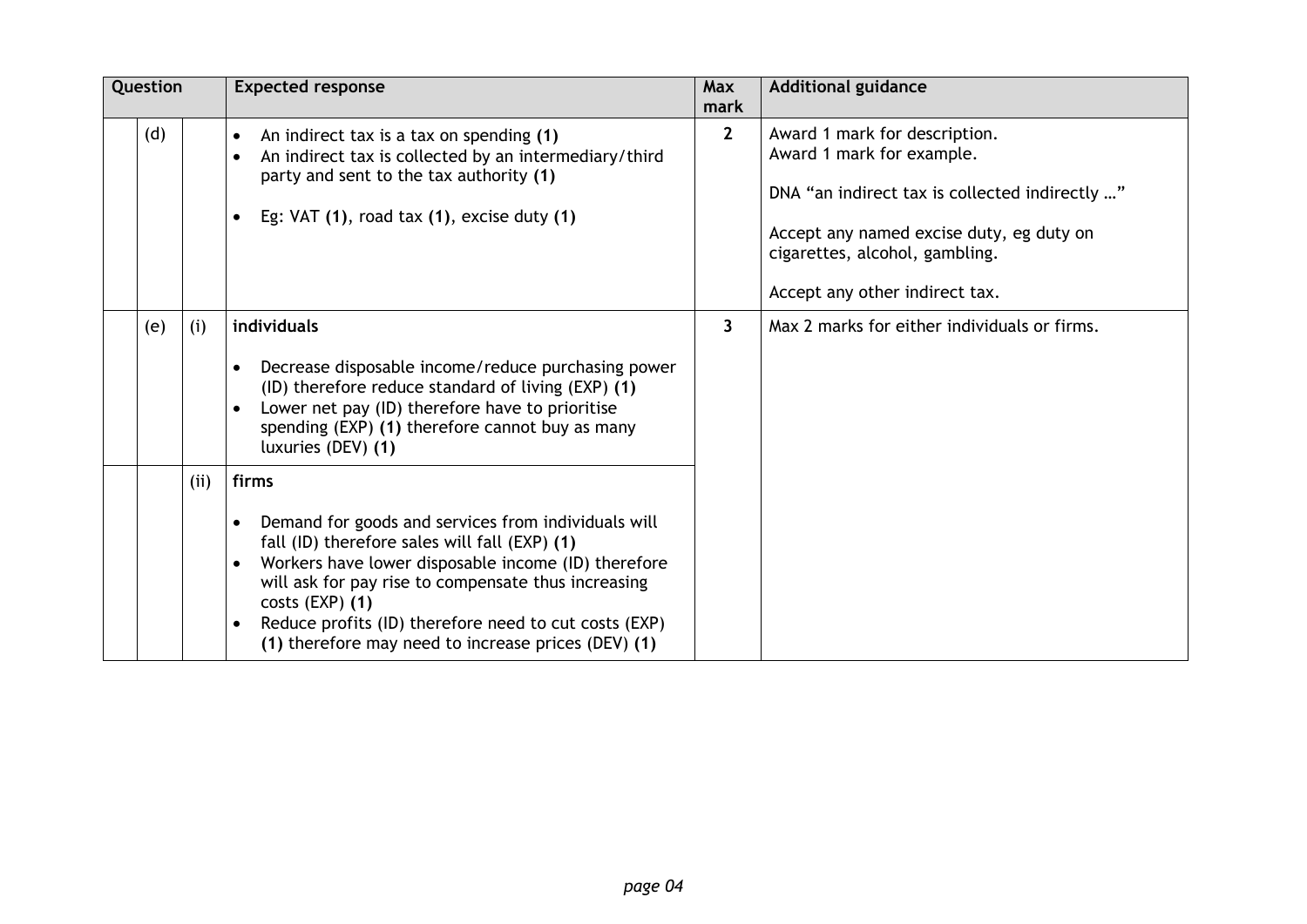| Question | <b>Expected response</b>                                                                                                                                                                                                                                                                                                                                                                                                                                          |                | <b>Additional guidance</b>                                                                                                                                                                                                                                                                                                                                                                                                      |  |
|----------|-------------------------------------------------------------------------------------------------------------------------------------------------------------------------------------------------------------------------------------------------------------------------------------------------------------------------------------------------------------------------------------------------------------------------------------------------------------------|----------------|---------------------------------------------------------------------------------------------------------------------------------------------------------------------------------------------------------------------------------------------------------------------------------------------------------------------------------------------------------------------------------------------------------------------------------|--|
| (f)      | Promote entrepreneurial activity (1)<br>$\bullet$<br>Introduce legislation to encourage competition (1)<br>$\bullet$<br>Subsidise research and development (1)<br>$\bullet$<br>Invest in technology infrastructure/research (1)<br>$\bullet$<br>Improve attainment in school (1)<br>$\bullet$<br>Subsidise apprenticeship/training schemes (1)<br>$\bullet$<br>Build new infrastructure (1)<br>$\bullet$<br>Reclaim land, using brownfield sites (1)<br>$\bullet$ | $\overline{2}$ | Only accept actions that the government could take.                                                                                                                                                                                                                                                                                                                                                                             |  |
| (g)      | <b>Consumer Expenditure</b><br><b>Factor Incomes</b><br>Households<br>Firms<br>Households/firms (1)<br>Correct direction of all arrows shown (1)<br>Consumer Expenditure (1)<br>Factor incomes (1)                                                                                                                                                                                                                                                                | 4              | Accept any recognised terms.<br>Individual factor incomes need not be identified.<br>If factor incomes are shown as individual names, at<br>least 3 out of 4 must be present in full or as an<br>abbreviation (eg RWIP).<br>Households/firms can be left, right, top or bottom.<br>No marks for injections or withdrawals, but do not<br>penalise for having them.<br>Ignore factors of production/goods and services<br>given. |  |
| (h)      | Skilled/educated workforce available (1)<br>$\bullet$<br>English speaking population (1)<br>$\bullet$<br>Good transport/IT infrastructure (1)<br>$\bullet$<br>Quality universities and research facilities (1)<br>$\bullet$<br>Access to the EU single market/avoid CET (1)<br>$\bullet$                                                                                                                                                                          | $\overline{2}$ |                                                                                                                                                                                                                                                                                                                                                                                                                                 |  |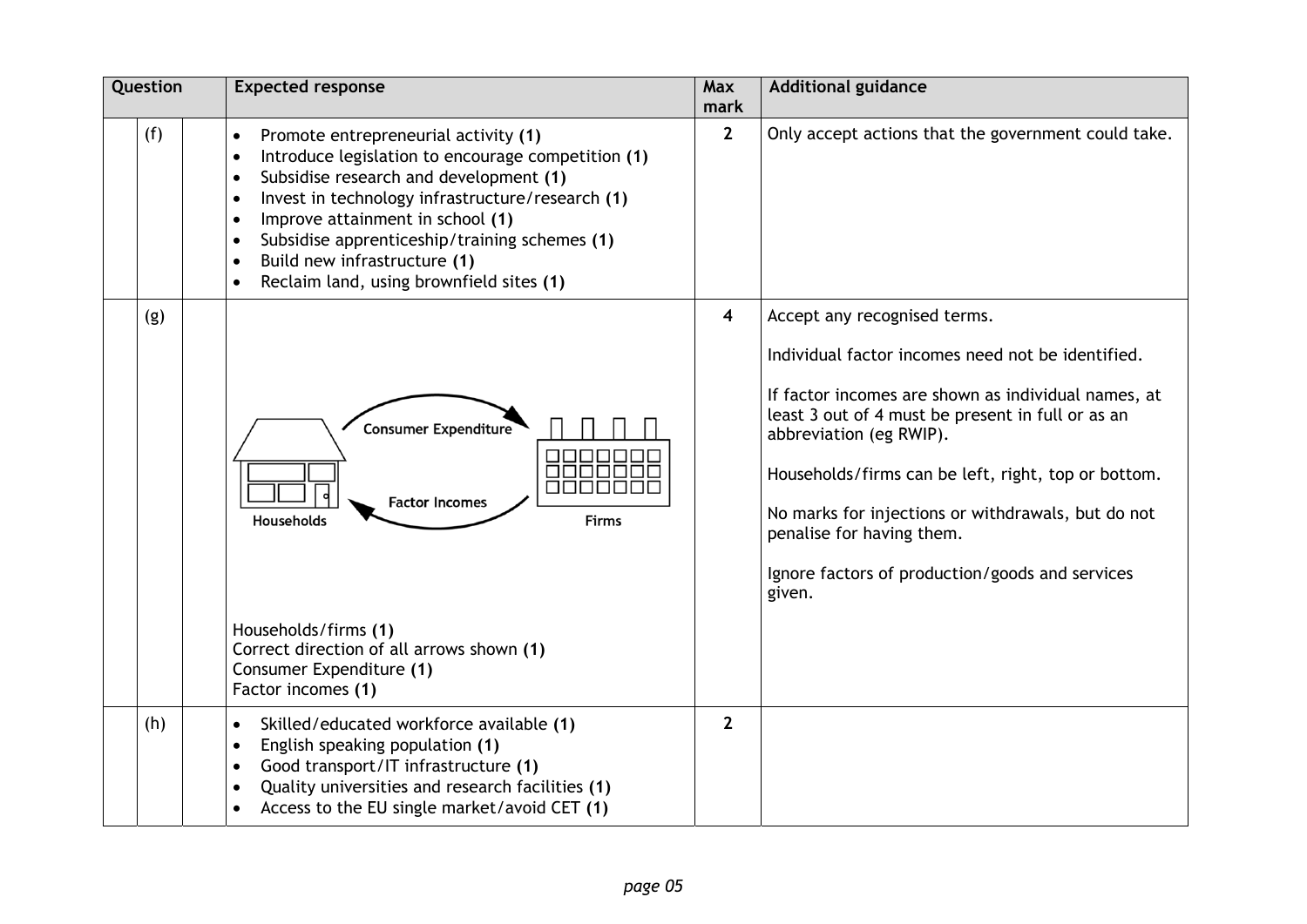|    | Question |      | <b>Expected response</b>                                                                                                                                                                                                                                                                                                                                                                                                                                                                                                                                                                                                                                                                                                                                                                                                                                                                   | <b>Max</b><br>mark | <b>Additional guidance</b>                                                                                                                                                                                                                                                                                                                                                      |  |
|----|----------|------|--------------------------------------------------------------------------------------------------------------------------------------------------------------------------------------------------------------------------------------------------------------------------------------------------------------------------------------------------------------------------------------------------------------------------------------------------------------------------------------------------------------------------------------------------------------------------------------------------------------------------------------------------------------------------------------------------------------------------------------------------------------------------------------------------------------------------------------------------------------------------------------------|--------------------|---------------------------------------------------------------------------------------------------------------------------------------------------------------------------------------------------------------------------------------------------------------------------------------------------------------------------------------------------------------------------------|--|
| 2. | (a)      | (i)  | The value of one currency in terms of another (1)                                                                                                                                                                                                                                                                                                                                                                                                                                                                                                                                                                                                                                                                                                                                                                                                                                          | 1                  |                                                                                                                                                                                                                                                                                                                                                                                 |  |
|    |          | (ii) | The USA firm gets more $E$ for $\zeta$ (ID) therefore exports are<br>cheaper (EXP) (1) which means firms will sell a greater<br>volume/demand will increase (EXP) (1)<br>Exports become cheaper (ID) which means firms can<br>maintain their prices abroad and make an increased level<br>of profit (EXP) (1)                                                                                                                                                                                                                                                                                                                                                                                                                                                                                                                                                                              | $\overline{2}$     |                                                                                                                                                                                                                                                                                                                                                                                 |  |
|    | (b)      |      | Countries which use the Euro (1)                                                                                                                                                                                                                                                                                                                                                                                                                                                                                                                                                                                                                                                                                                                                                                                                                                                           | $\mathbf 1$        |                                                                                                                                                                                                                                                                                                                                                                                 |  |
|    | (c)      |      | Advantages for individuals<br>Greater choice/variety of goods and services (1)<br>$\bullet$<br>Lower prices of goods and services (1)<br>Increased quality of goods and services (1)<br><b>Advantages for firms</b><br>Greater choice/variety of raw materials (1)<br>$\bullet$<br>Lower prices of raw materials (1)<br>$\bullet$<br>Increased quality of raw materials (1)<br>$\bullet$<br>Availability of new markets for firms (1)<br>$\bullet$<br>Higher profits to exporting firms (1)<br>$\bullet$<br>Multinationals can take advantage of cheap<br>labour/land/relaxed regulations in other countries (1)<br>Firms can get economies of scale (1)<br>$\bullet$<br>Advantages for government<br>Augments home supplies which may have shortages (1)<br>$\bullet$<br>Stimulates great efficiency in production (1)<br>$\bullet$<br>Trade can bring countries together politically (1) | 6                  | A minimum of one advantage and one disadvantage<br>required.<br>DNA 'flips', eg higher profits for exporters, lower<br>profits for domestic firms as consumers buy imports.<br>Sub-headings not required.<br>If sub-headings are used or implied DNA repeats for<br>different groups, eg lower prices of goods for<br>consumers and lower prices of raw materials for<br>firms. |  |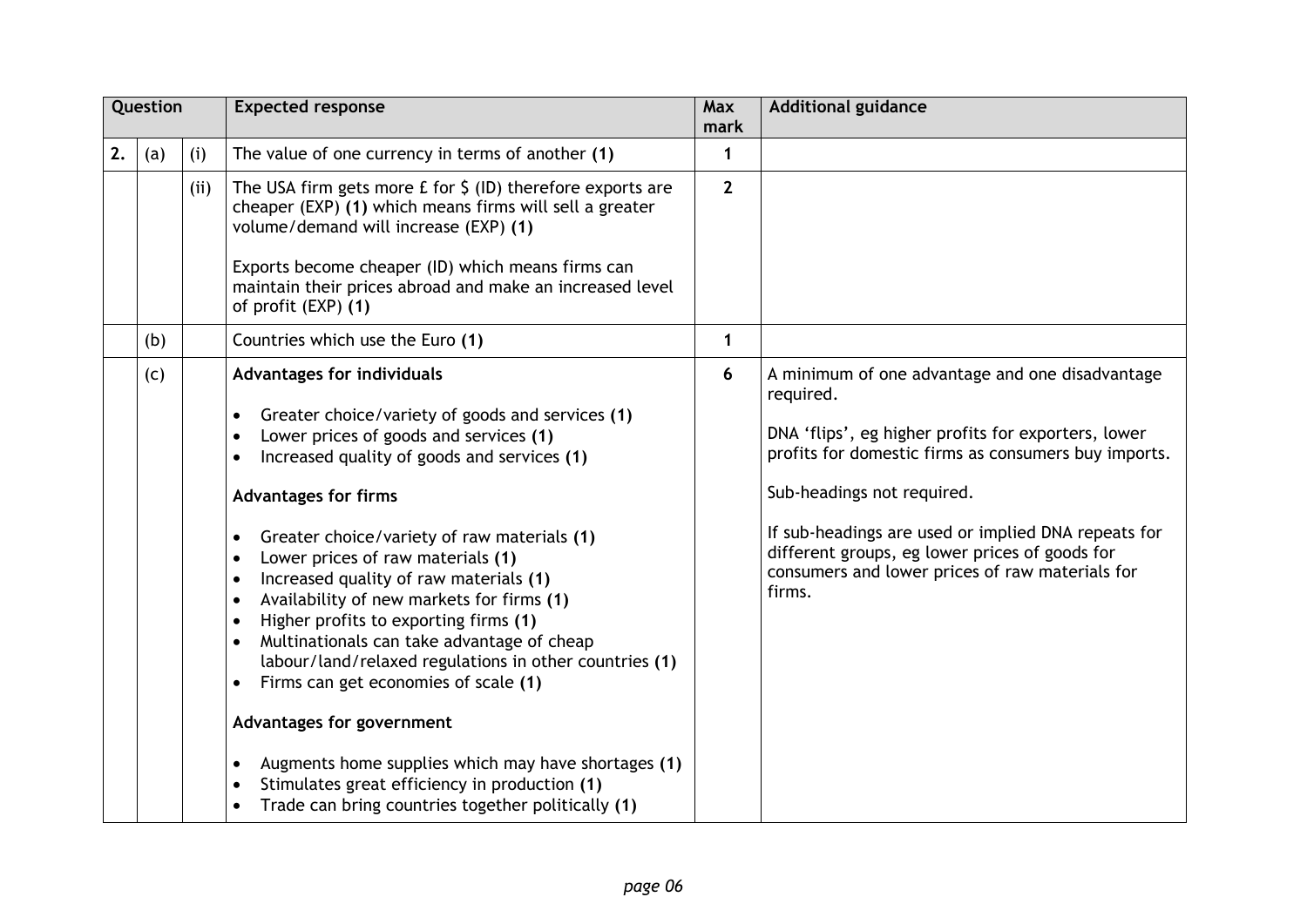| Question | <b>Expected response</b>                                                                                                                                                                                                                                                                                                                                                                                                                                                                                                                                                                    | <b>Max</b><br>mark | <b>Additional guidance</b> |
|----------|---------------------------------------------------------------------------------------------------------------------------------------------------------------------------------------------------------------------------------------------------------------------------------------------------------------------------------------------------------------------------------------------------------------------------------------------------------------------------------------------------------------------------------------------------------------------------------------------|--------------------|----------------------------|
|          | <b>Disadvantages for individuals</b><br>Potential job losses/firms closing down due to<br>$\bullet$<br>international competition (1)<br><b>Disadvantages for firms</b><br>Potential loss of customers as customers buy from<br>$\bullet$<br>abroad (1)<br>Lower profits as customers buy from abroad (1)<br>$\bullet$<br>Disadvantages for governments<br>Potential job losses/firms closing down due to<br>$\bullet$<br>international competition (1)<br>Increase in deficit in Balance of Payments (1)<br>$\bullet$<br>Lower corporation tax as profits of UK firms fall (1)<br>$\bullet$ |                    |                            |
| (d)      | Geographically close (ID) therefore transport costs are<br>$\bullet$<br>relatively low (EXP) (1)<br>Geographically close (ID) therefore fresh products are<br>$\bullet$<br>unlikely to deteriorate in transit (EXP) (1)<br>Good infrastructure links (ID) therefore transport time<br>$\bullet$<br>is reduced $(EXP)$ (1)<br>EU is culturally like UK (ID) so produces the type of<br>$\bullet$<br>goods that UK consumers want (EXP) (1)<br>UK trade is 'free'/with no trade barriers (ID) therefore<br>$\bullet$<br>reducing costs (EXP) (1)                                              | $\overline{2}$     |                            |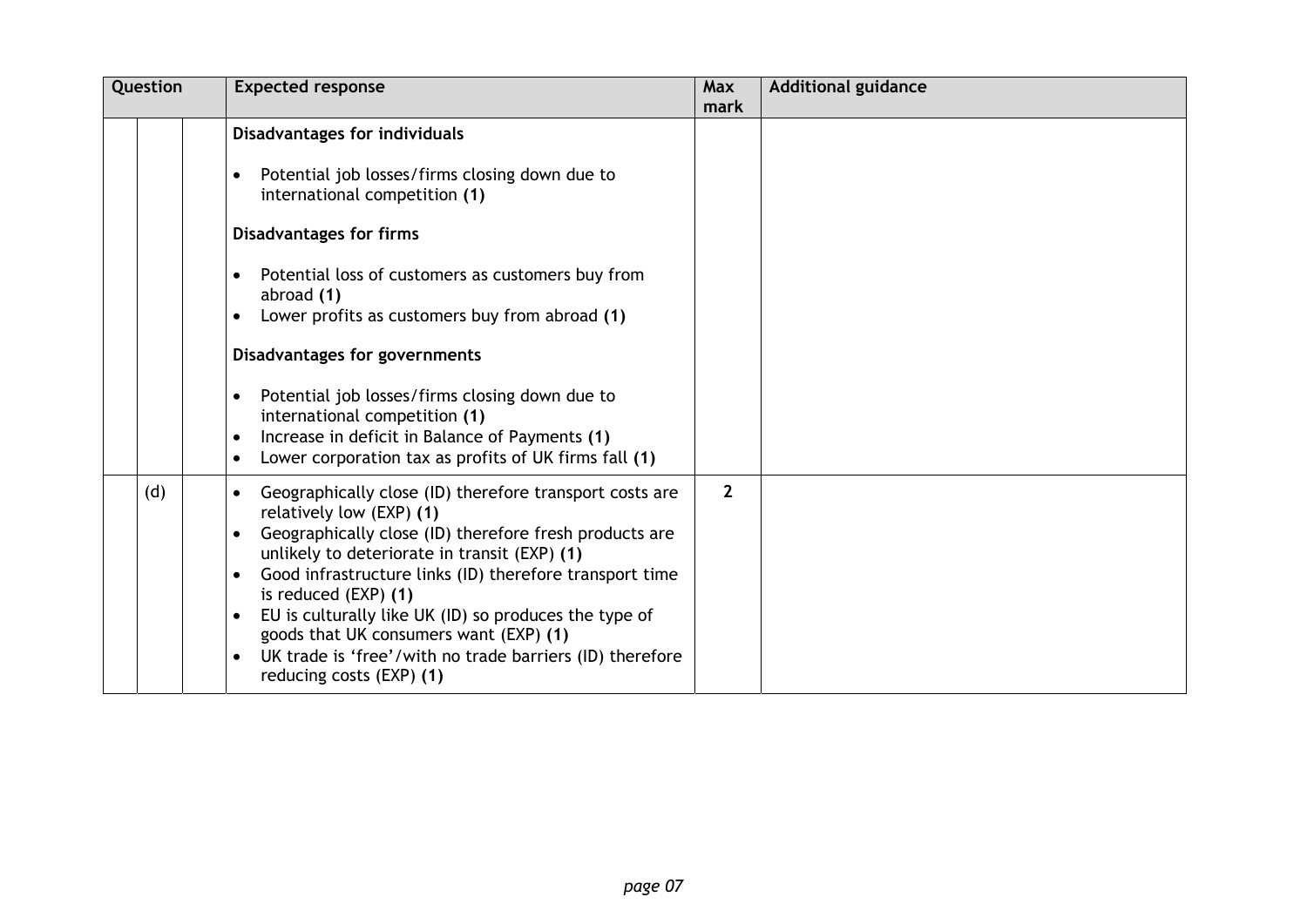| Question |      | <b>Expected response</b>                                                                                                                                                                                                                                                                                                                                                                                                                                                                                                                                                                                                                                  | <b>Max</b><br>mark | <b>Additional guidance</b>                                                                                                                                                |  |
|----------|------|-----------------------------------------------------------------------------------------------------------------------------------------------------------------------------------------------------------------------------------------------------------------------------------------------------------------------------------------------------------------------------------------------------------------------------------------------------------------------------------------------------------------------------------------------------------------------------------------------------------------------------------------------------------|--------------------|---------------------------------------------------------------------------------------------------------------------------------------------------------------------------|--|
| (e)      |      | Decrease in regulation from EU (1)<br>$\bullet$<br>UK will not need to pay into the EU budget (1)<br>$\bullet$<br>Can have restricted immigration from EU (1)<br>$\bullet$<br>UK can make its own trade deals with non-EU<br>$\bullet$<br>countries (1)<br>Will be a decrease in imports from cheaper EU<br>countries (1)<br>UK firms will not relocate to cheaper EU countries (1)                                                                                                                                                                                                                                                                       | 3                  |                                                                                                                                                                           |  |
| (f)      |      | <b>Economic</b><br>Rise of employment in secondary sector/move from<br>$\bullet$<br>primary to secondary sector (1)<br>High level of FDI (1)<br>$\bullet$<br>Available cheap labour (1)<br>$\bullet$<br>High levels of exports (1)<br>$\bullet$<br>High rates of economic growth (1)<br>$\bullet$<br>Increased infrastructure (1)<br>$\bullet$<br>Increased levels of education (1)<br>$\bullet$<br>Reduced poverty/growing standards of living (1)<br>$\bullet$<br><b>Social</b><br>Lower infant mortality (1)<br>$\bullet$<br>Longer life expectancy (1)<br>$\bullet$<br>Improved healthcare (1)<br>$\bullet$<br>Higher literacy rates (1)<br>$\bullet$ | 3                  | Each outline must include an adjective, eg "high rates<br>of economic growth", not just "economic growth".<br>Max 1 for social, rather than economic,<br>characteristics. |  |
| (g)      | (i)  | A cost which changes with the level of output (1)                                                                                                                                                                                                                                                                                                                                                                                                                                                                                                                                                                                                         | $\mathbf 1$        | DNA "a variable costs varies "                                                                                                                                            |  |
|          | (ii) | Tyres (1)<br>$\bullet$<br>Rubber (1)<br>$\bullet$<br>Exhausts (1)<br>$\bullet$<br>Fuel for transporting cars (1)<br>$\bullet$<br>Wages of assembly line workers (1)<br>$\bullet$<br>Transaction costs (1)<br>$\bullet$<br>Exchange rate costs (1)                                                                                                                                                                                                                                                                                                                                                                                                         | $\mathbf{1}$       | Example must be specific to the car industry or an<br>exporting industry.<br>Accept any car part.                                                                         |  |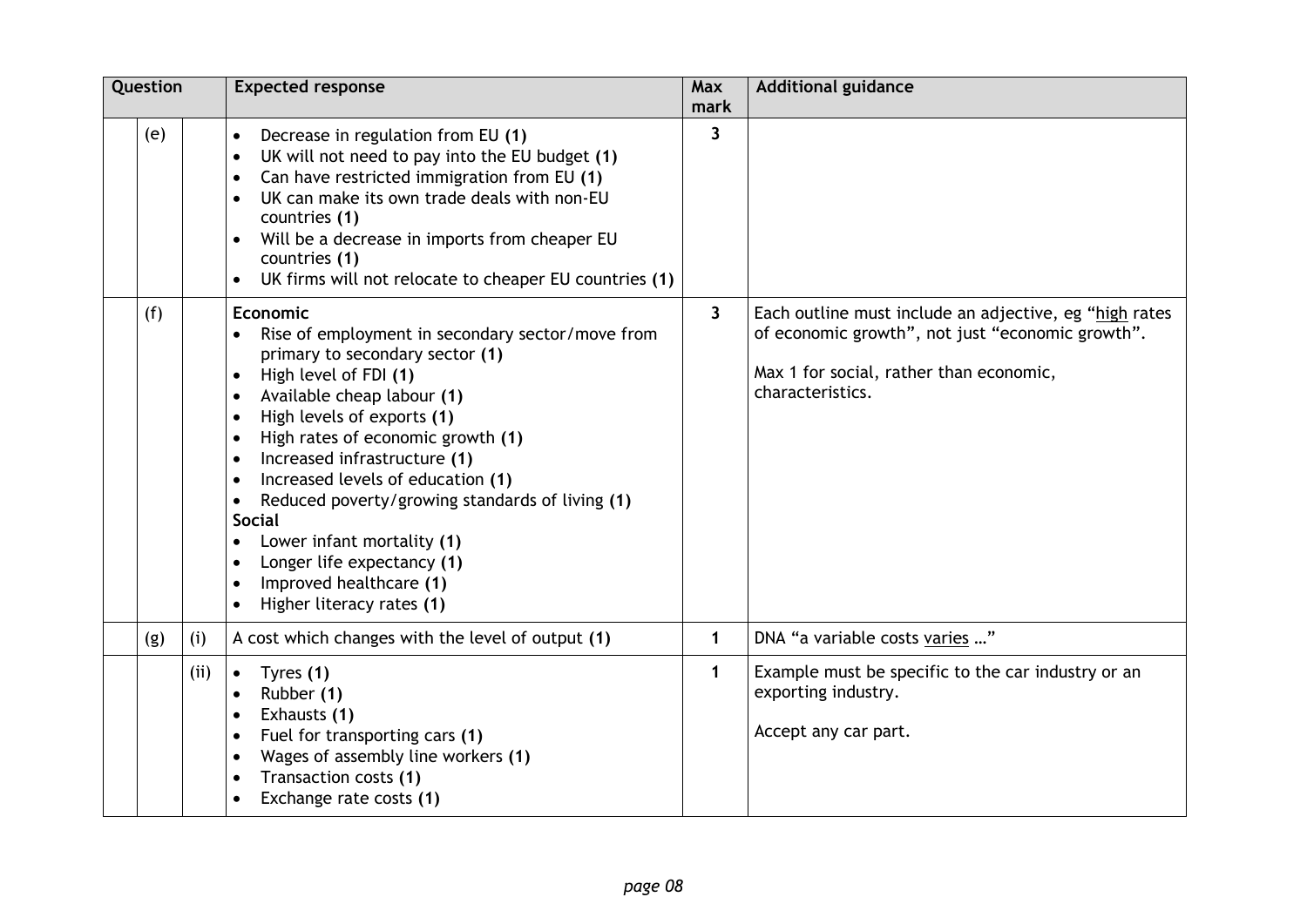|    | Question |      | <b>Expected response</b>                                                                                                                                                                                                                  | <b>Max</b><br>mark | <b>Additional guidance</b>                                                                                                                                                                                                                                  |
|----|----------|------|-------------------------------------------------------------------------------------------------------------------------------------------------------------------------------------------------------------------------------------------|--------------------|-------------------------------------------------------------------------------------------------------------------------------------------------------------------------------------------------------------------------------------------------------------|
| 3. | (a)      |      | The sacrifice of the next best alternative forgone (1)<br>$\bullet$<br>If the choice is between a pink t-shirt and a blue t-<br>$\bullet$<br>shirt, and you choose the pink t-shirt then the blue t-<br>shirt is the opportunity cost (1) | $\overline{2}$     | Award 1 mark for description.<br>Award 1 mark for example.<br>The description needs to show an understanding of<br>sacrifice.<br>The example must clearly show the choice and identify<br>the item which is the opportunity cost to be awarded<br>the mark. |
|    | (b)      |      | Governments have limited tax revenue (ID) therefore<br>$\bullet$<br>they have to spend it on what will provide the<br>greatest benefit to society (EXP) (1)                                                                               | $\mathbf 1$        | DNA "to get re-elected" as an explanation.                                                                                                                                                                                                                  |
|    | (c)      | (i)  | A need is something that is required for survival<br>$\bullet$<br>WHEREAS a want is something that makes life more<br>pleasant (1)                                                                                                        | $\mathbf{1}$       | Both sides of comparison needed to gain the mark.                                                                                                                                                                                                           |
|    |          | (ii) | Needs - food/water/shelter (1)<br>$\bullet$<br>Wants - TV/freezer/nights out (1)<br>$\bullet$                                                                                                                                             | $\overline{2}$     | Accept any suitable examples.                                                                                                                                                                                                                               |
|    | (d)      | (i)  | Land - natural resources (1)<br>Capital - man-made resources (1)<br>Enterprise - bringing together the other factors of<br>production (1)                                                                                                 | $\overline{2}$     | DNA "labour" as this is in the stem.                                                                                                                                                                                                                        |
|    |          | (ii) | Land - Rent $(1)$<br>Capital - Interest (1)<br>Enterprise - Profit (1)                                                                                                                                                                    | $\overline{2}$     | DNA "wages" as this is in the stem.                                                                                                                                                                                                                         |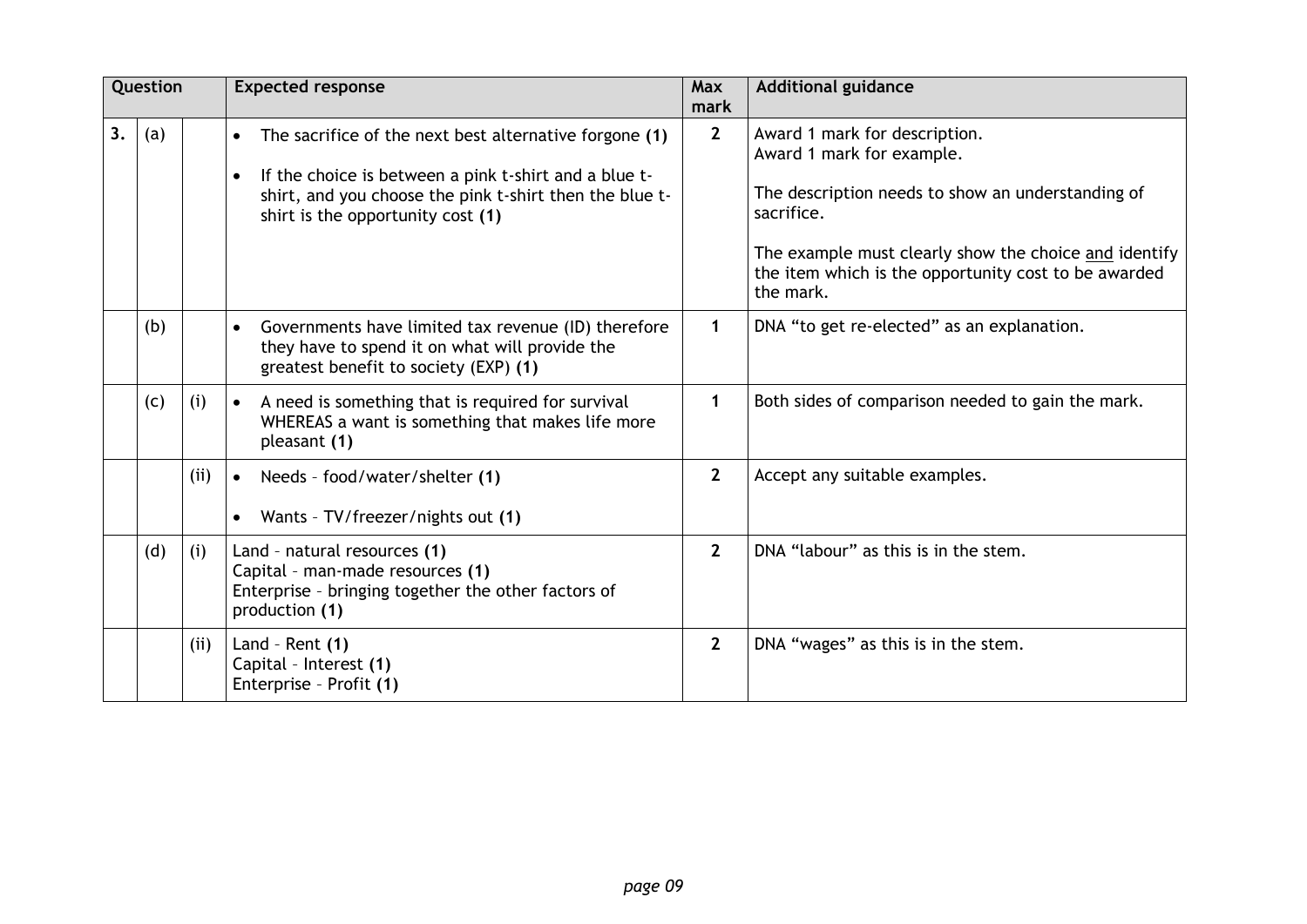| Question |     | <b>Expected response</b>                                                                                                                                                                                                                                                                                                         | Max<br>mark  | <b>Additional guidance</b>              |
|----------|-----|----------------------------------------------------------------------------------------------------------------------------------------------------------------------------------------------------------------------------------------------------------------------------------------------------------------------------------|--------------|-----------------------------------------|
| 4.       | (a) | Staff wages (1)<br>$\bullet$<br>Raw materials (1)<br>$\bullet$<br>Rent (1)<br>$\bullet$                                                                                                                                                                                                                                          |              | Accept any suitable cost of production. |
|          | (b) | The value of savings will increase (1)<br>$\bullet$<br>People are likely to save more (1)<br>$\bullet$<br>Cost of mortgage repayments/borrowing will rise (1)<br>$\bullet$<br>Mortgage holders/borrowers will have less to spend<br>$\bullet$<br>on other products (1) therefore their standard of<br>living will fall (DEV) (1) | 3            | Max 1 for any development.              |
|          | (c) | Mortgage (1)<br>$\bullet$<br>Bank loan (1)<br>$\bullet$<br>Overdraft (1)<br>$\bullet$<br>Hire purchase/leasing (1)<br>$\bullet$<br>Credit card (1)<br>$\bullet$<br>Payday lender (1)<br>$\bullet$                                                                                                                                | $\mathbf{2}$ | Accept borrow from friends and family.  |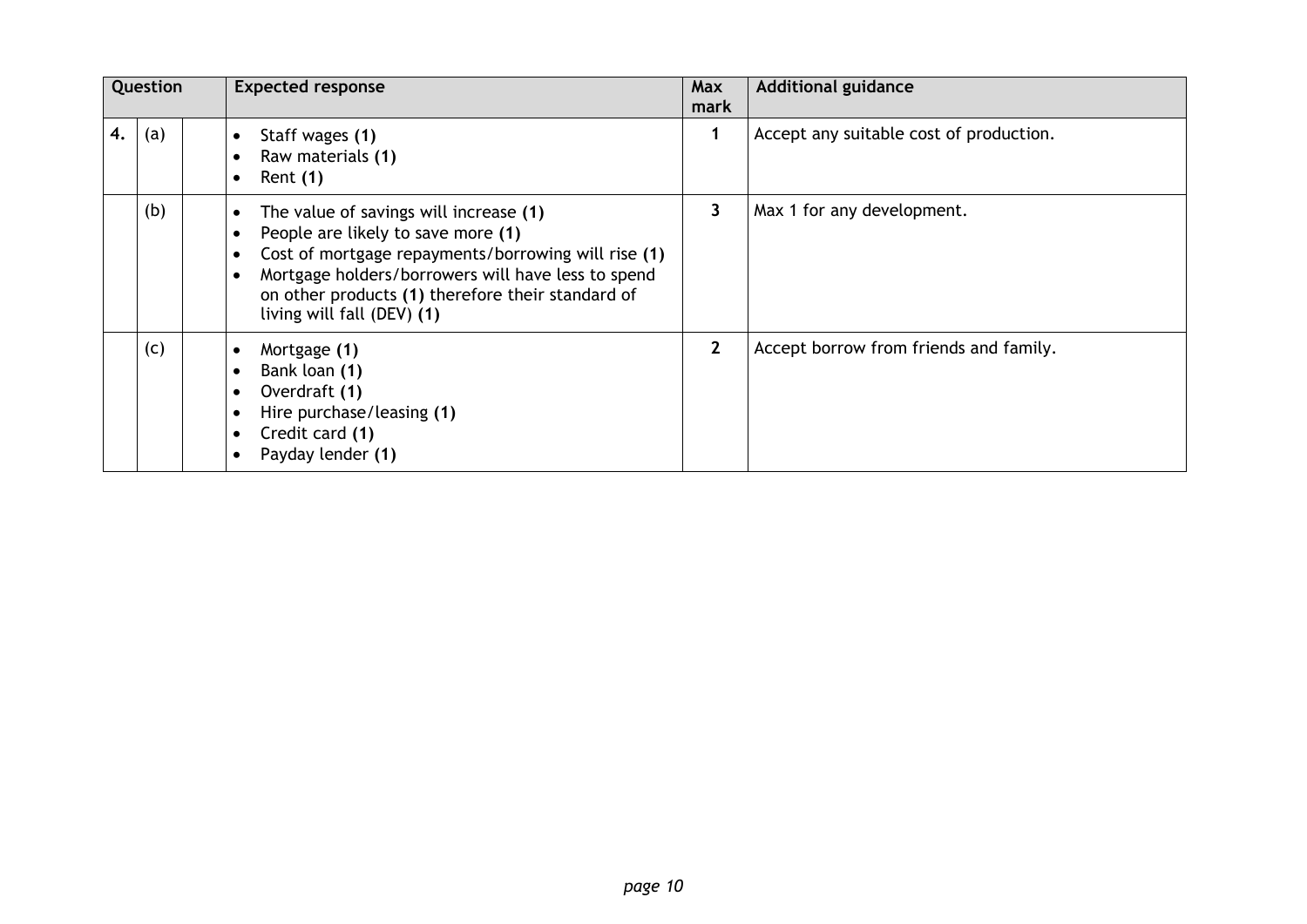| Question | <b>Expected response</b>                                                                                                                                                                                                                                                                                                                                                  | Max<br>mark             | <b>Additional guidance</b>                                               |
|----------|---------------------------------------------------------------------------------------------------------------------------------------------------------------------------------------------------------------------------------------------------------------------------------------------------------------------------------------------------------------------------|-------------------------|--------------------------------------------------------------------------|
| (d)      | Correctly labelled axes and diagram (Price, Quantity,<br>$\bullet$<br>$P, Q, D$ and S $(1)$<br>Supply decreases plus label $(S_1)$ - ie shift to left (1)<br>$\bullet$<br>New $P_1$ and $Q_1$ (or $e^1$ ) (1)<br>$\bullet$<br>$S_1$<br>Ŋ<br>S<br>$P_1$<br>PRICE<br>P<br>$\mathsf{Q}_1$<br>Q<br>QUANTITY<br>There will an increase in price and a decrease in<br>$\bullet$ | $\overline{\mathbf{4}}$ | Award up to 3 marks for diagram.<br>Award up to 2 marks for explanation. |
|          | quantity traded (ID) because firms are less willing to<br>supply as their profit margin falls (EXP) (1)<br>As less is supplied, equilibrium price rises (ID)<br>$\bullet$<br>because competition between consumers drives up<br>the price $(EXP)$ (1)                                                                                                                     |                         |                                                                          |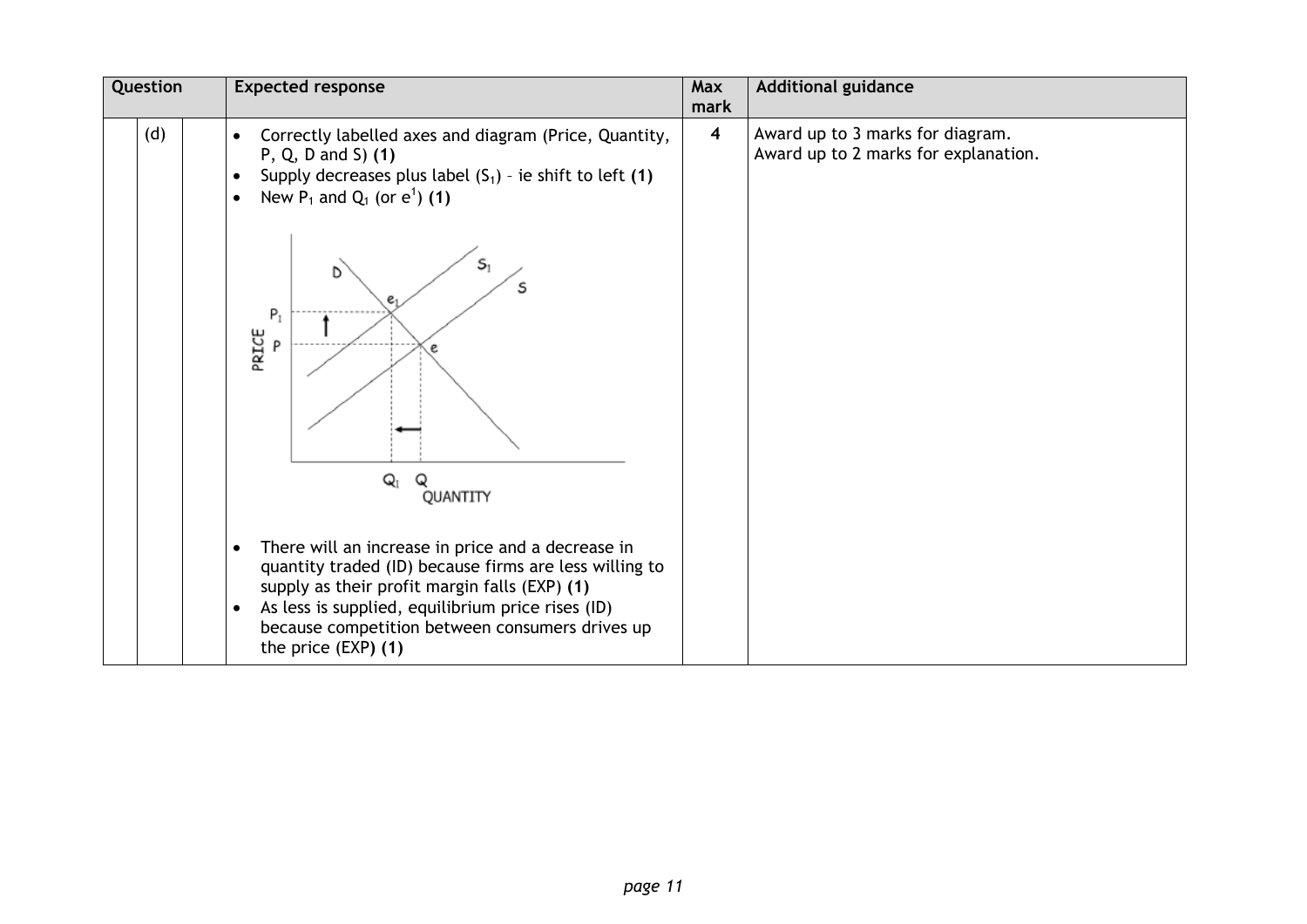| Question |     |     | <b>Expected response</b>                                                                                                                                                                                                                                                                                                                                                                                                                                                                                                                                                                                                                                                                                                                                                                                                                                                                                                                                                                                                                                                                   | Max<br>mark  | <b>Additional guidance</b>                                                                                                                                                          |
|----------|-----|-----|--------------------------------------------------------------------------------------------------------------------------------------------------------------------------------------------------------------------------------------------------------------------------------------------------------------------------------------------------------------------------------------------------------------------------------------------------------------------------------------------------------------------------------------------------------------------------------------------------------------------------------------------------------------------------------------------------------------------------------------------------------------------------------------------------------------------------------------------------------------------------------------------------------------------------------------------------------------------------------------------------------------------------------------------------------------------------------------------|--------------|-------------------------------------------------------------------------------------------------------------------------------------------------------------------------------------|
| 5.       | (a) | (i) | Tariff (1)<br>$\bullet$<br>Quota (1)<br>$\bullet$<br>Embargo (1)<br>$\bullet$<br>Quality standards/legislation (1)<br>$\bullet$<br>Subsidy (1)<br>$\bullet$                                                                                                                                                                                                                                                                                                                                                                                                                                                                                                                                                                                                                                                                                                                                                                                                                                                                                                                                | $\mathbf{2}$ |                                                                                                                                                                                     |
|          |     | (i) | Tariff - taxes imports (ID) therefore raises the price<br>$\bullet$<br>of imports (EXP) (1) and therefore reduces<br>competitiveness (DEV) (1)<br>Quota - limits the number/volume of imports<br>$\bullet$<br>entering a country (ID) therefore once limit is<br>reached no more are available (EXP) (1) and<br>therefore consumers must buy domestic alternatives<br>$(DEV)$ $(1)$<br>Embargo - bans goods from certain countries/bans<br>$\bullet$<br>certain goods (ID) therefore the product is not<br>available (EXP) (1) and therefore consumers must buy<br>domestic alternatives (DEV) (1)<br>Quality standards - insists on stringent health and<br>$\bullet$<br>safety standards (ID) therefore raises the production<br>cost abroad (EXP) (1) and therefore increases the<br>price/decreases attractiveness/reduces<br>competitiveness of import (DEV) (1)<br>Subsidy - gives cash to a domestic firm (ID) therefore<br>$\bullet$<br>reduces domestic production cost (EXP) (1) therefore<br>firms can reduce prices which makes domestic<br>products more attractive (DEV) (1) | $\mathbf{2}$ | Award 1 mark for each explanation.<br>Award 1 mark for each development.<br>The explanation must match the identifications from<br>(a)(i) above, but do not need to be named again. |
|          | (b) |     | Current examples include: Malawi, Niger, Chad, Sudan,<br>Somalia, Ivory Coast (1)                                                                                                                                                                                                                                                                                                                                                                                                                                                                                                                                                                                                                                                                                                                                                                                                                                                                                                                                                                                                          | $\mathbf{1}$ | DNA 'Africa'<br>Accept any suitable economy at time of answering.                                                                                                                   |
|          | (c) |     | Brazil, Russia, India, China, South Africa, Mexico,<br>Indonesia, Nigeria, Turkey (1)                                                                                                                                                                                                                                                                                                                                                                                                                                                                                                                                                                                                                                                                                                                                                                                                                                                                                                                                                                                                      | $\mathbf{1}$ | The BRICS and MINT countries are given here.<br>Accept any suitable economy at time of answering.                                                                                   |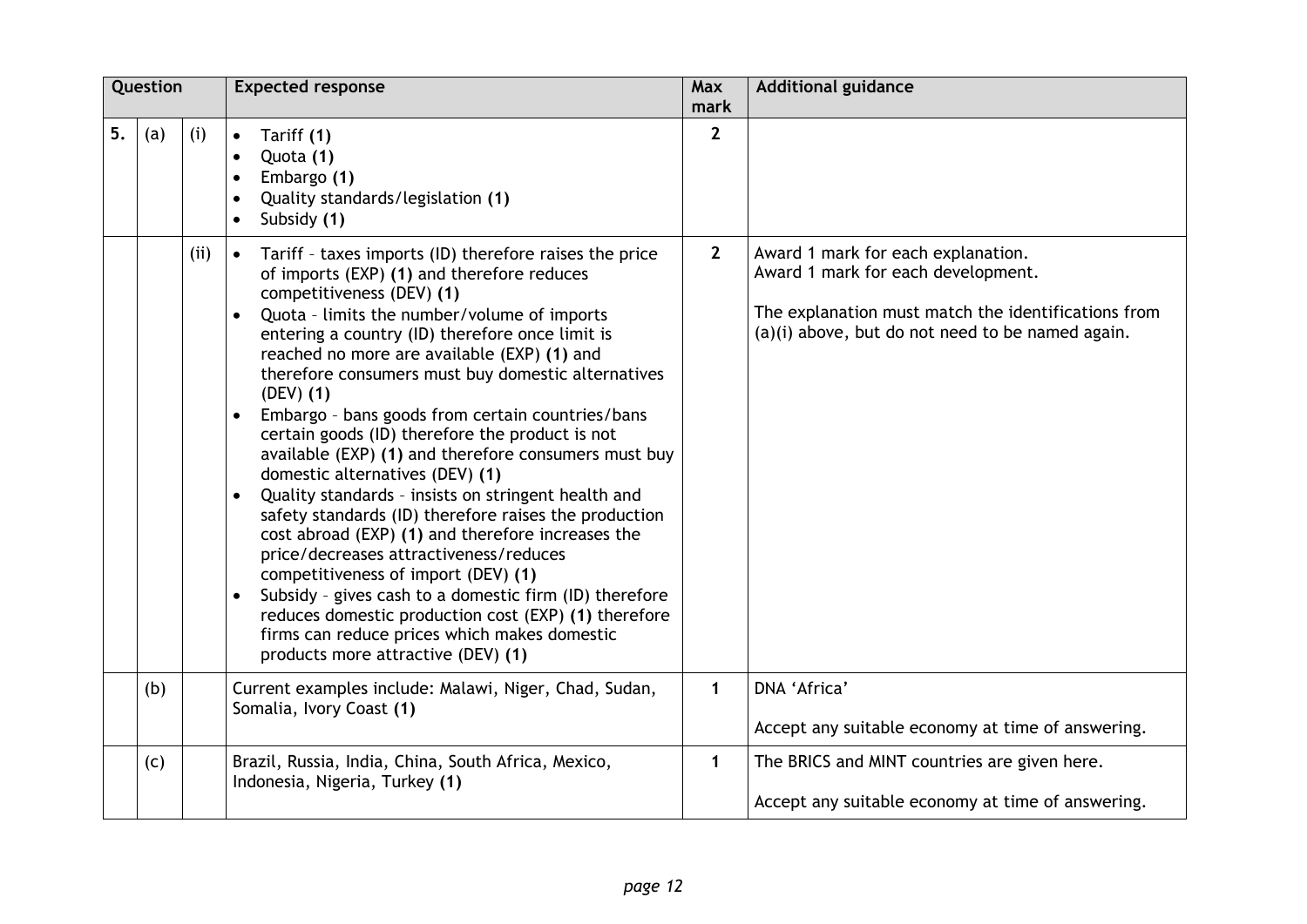| Question | <b>Expected response</b>                                                                                                                                                                                                                                                                                                                                                                                                                                                                                                                                                                                                                                                                                                                                                                                                                                                                                                                                                                                                                                                             | Max<br>mark | <b>Additional guidance</b>                                                                      |
|----------|--------------------------------------------------------------------------------------------------------------------------------------------------------------------------------------------------------------------------------------------------------------------------------------------------------------------------------------------------------------------------------------------------------------------------------------------------------------------------------------------------------------------------------------------------------------------------------------------------------------------------------------------------------------------------------------------------------------------------------------------------------------------------------------------------------------------------------------------------------------------------------------------------------------------------------------------------------------------------------------------------------------------------------------------------------------------------------------|-------------|-------------------------------------------------------------------------------------------------|
| (d)      | Emergency aid - providing food/shelter/etc in<br>$\bullet$<br>flood/drought/earthquake (1)<br>Financial aid - giving cash or loans (1)<br>$\bullet$<br>Medical aid - providing doctors/medicines/<br>$\bullet$<br>vaccinations/pop-up hospital facilities, etc (1)<br>Debt relief - allowing non-payment of debt/debt<br>$\bullet$<br>interest (1)<br>Education aid - providing teachers, books, etc (1)<br>$\bullet$<br>Capital equipment - providing machinery (1)<br>$\bullet$<br>Technical expertise - providing engineers, architects,<br>$\bullet$<br>etc <sub>(1)</sub><br>Military aid - providing equipment, personnel, etc (1)<br>Tied aid - cash provided to a country on the<br>$\bullet$<br>understanding that it is spent on exports of the donor<br>country $(1)$<br>Bilateral aid - cash provided by the government of<br>$\bullet$<br>one country directly to the government of one<br>country (1)<br>Multilateral aid - cash provided by a group of<br>$\bullet$<br>countries, or an institution such as the World Bank, to<br>one or more recipient countries (1) | 4           | Name of aid not required.<br>If the name of the aid is given, it must match the<br>description. |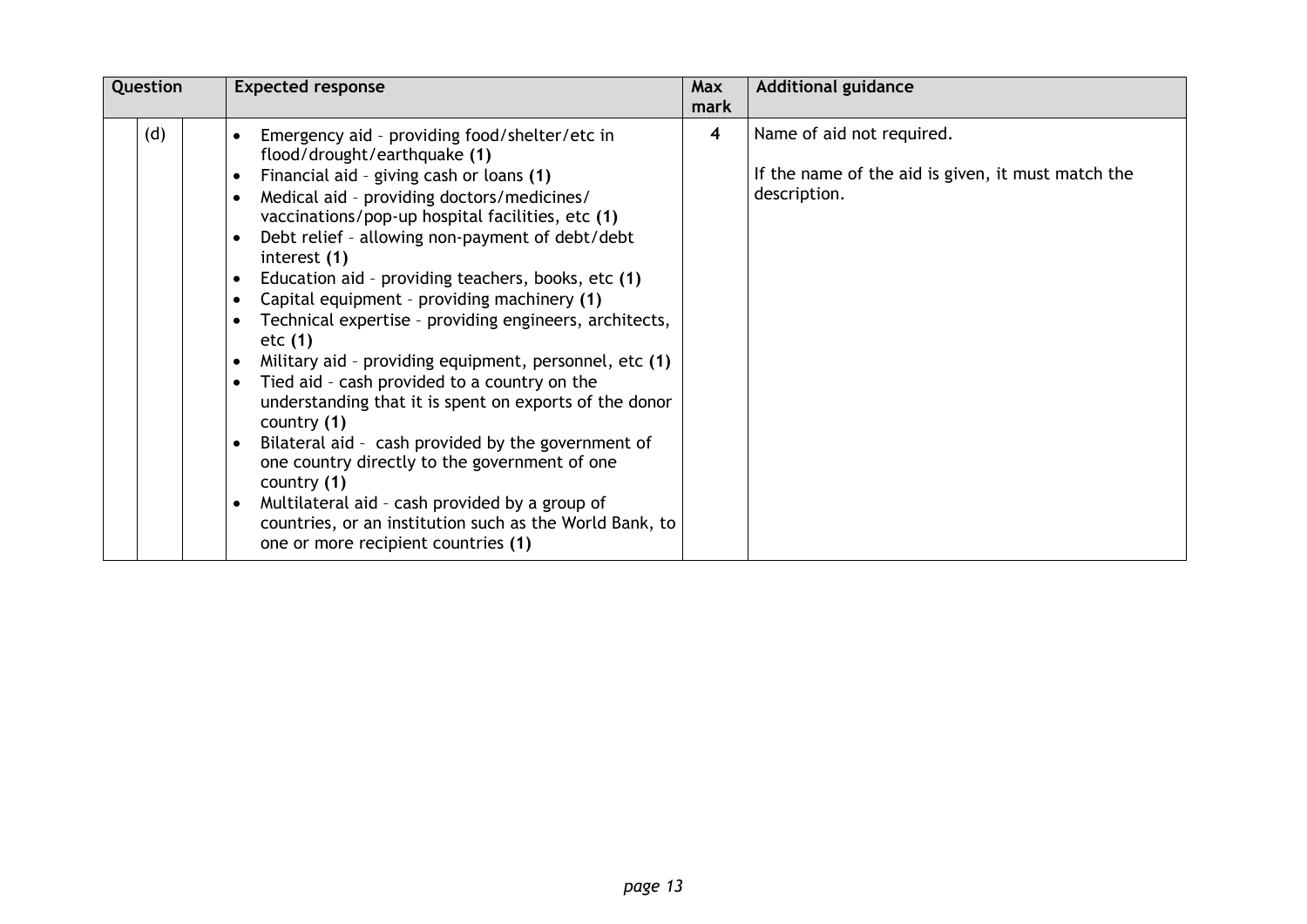| Question |     |      | <b>Expected response</b>                                                                                                                                                                                                                                                                                                                                                                                                                                                                                                                     | Max<br>mark  | <b>Additional guidance</b>                                                                                                                                                                                                                                                     |
|----------|-----|------|----------------------------------------------------------------------------------------------------------------------------------------------------------------------------------------------------------------------------------------------------------------------------------------------------------------------------------------------------------------------------------------------------------------------------------------------------------------------------------------------------------------------------------------------|--------------|--------------------------------------------------------------------------------------------------------------------------------------------------------------------------------------------------------------------------------------------------------------------------------|
| 6.       | (a) | (i)  | Current spending is day to day/short term spending<br>$\bullet$<br>WHEREAS capital spending is long term<br>spending/spending on non-current assets (1)                                                                                                                                                                                                                                                                                                                                                                                      | 1            | Both current and capital must be included to gain the<br>mark.                                                                                                                                                                                                                 |
|          |     | (ii) | <b>Current Spending</b><br>Jotters for schools (1)<br>Bandages for hospitals (1)<br>$\bullet$<br>Travel expenses for government ministers (1)<br>$\bullet$<br>Meals in prisons (1)<br>$\bullet$<br><b>Capital Spending</b><br>Building a new road (1)<br>$\bullet$<br>Building a new hospital (1)<br>$\bullet$<br>Decommissioning a nuclear power plant (1)                                                                                                                                                                                  | $\mathbf{2}$ | Examples must be specific.                                                                                                                                                                                                                                                     |
|          | (b) |      | Cyclical - a downturn in the trade cycle/less demand<br>$\bullet$<br>due to recession (1)<br>Structural - a change in the make-up of the economy/<br>$\bullet$<br>some industries no longer required (1)<br>Seasonal - workers are unemployed due to the nature<br>$\bullet$<br>of their job at certain times of year (1)<br>Frictional - workers are between jobs (1)<br>$\bullet$<br>Technological - workers have been replaced by<br>$\bullet$<br>machines (1)<br>Increased competition from abroad/foreign producers<br>$\bullet$<br>(1) | 3            | The name of the type of unemployment is not needed,<br>but if it is given it must accurately match the<br>description.<br>Allow exemplification as a description (eg strawberry<br>pickers are unemployed in the winter).<br>DNA 'seasonal unemployment is due to the season'. |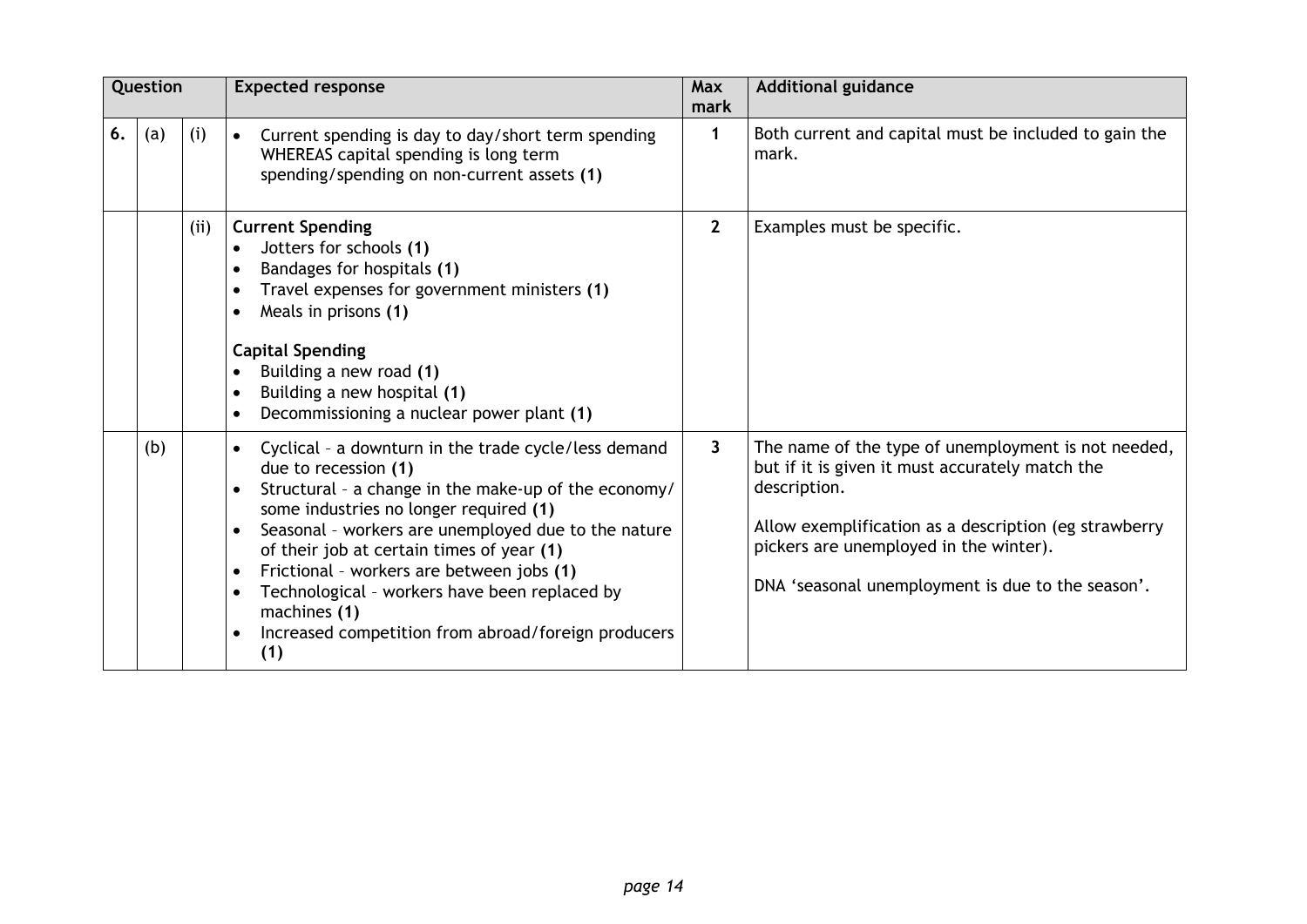| Question |     |     | <b>Expected response</b>                                                                                                                                                                               | <b>Max</b><br>mark | <b>Additional guidance</b>                                                                                                                                 |
|----------|-----|-----|--------------------------------------------------------------------------------------------------------------------------------------------------------------------------------------------------------|--------------------|------------------------------------------------------------------------------------------------------------------------------------------------------------|
|          | (c) | (i) | Oil (1)<br>Whisky (1)<br>Tourism (1)<br>Financial services/banking/insurance (1)<br>Video games development/computer software (1)<br>Textiles (1)<br>Fishing (1)<br>Farming (1)<br>Pharmaceuticals (1) | $\overline{2}$     | DNA food or drink unless a product is also named, eg<br>fish processing or bottling natural spring water - as it<br>is far too wide a category on its own. |
|          |     | (i) | Creates employment (1)<br>$\bullet$<br>Creates economic growth (1)<br>$\bullet$<br>Creates tax revenue for government (1)<br>$\bullet$                                                                 | າ                  |                                                                                                                                                            |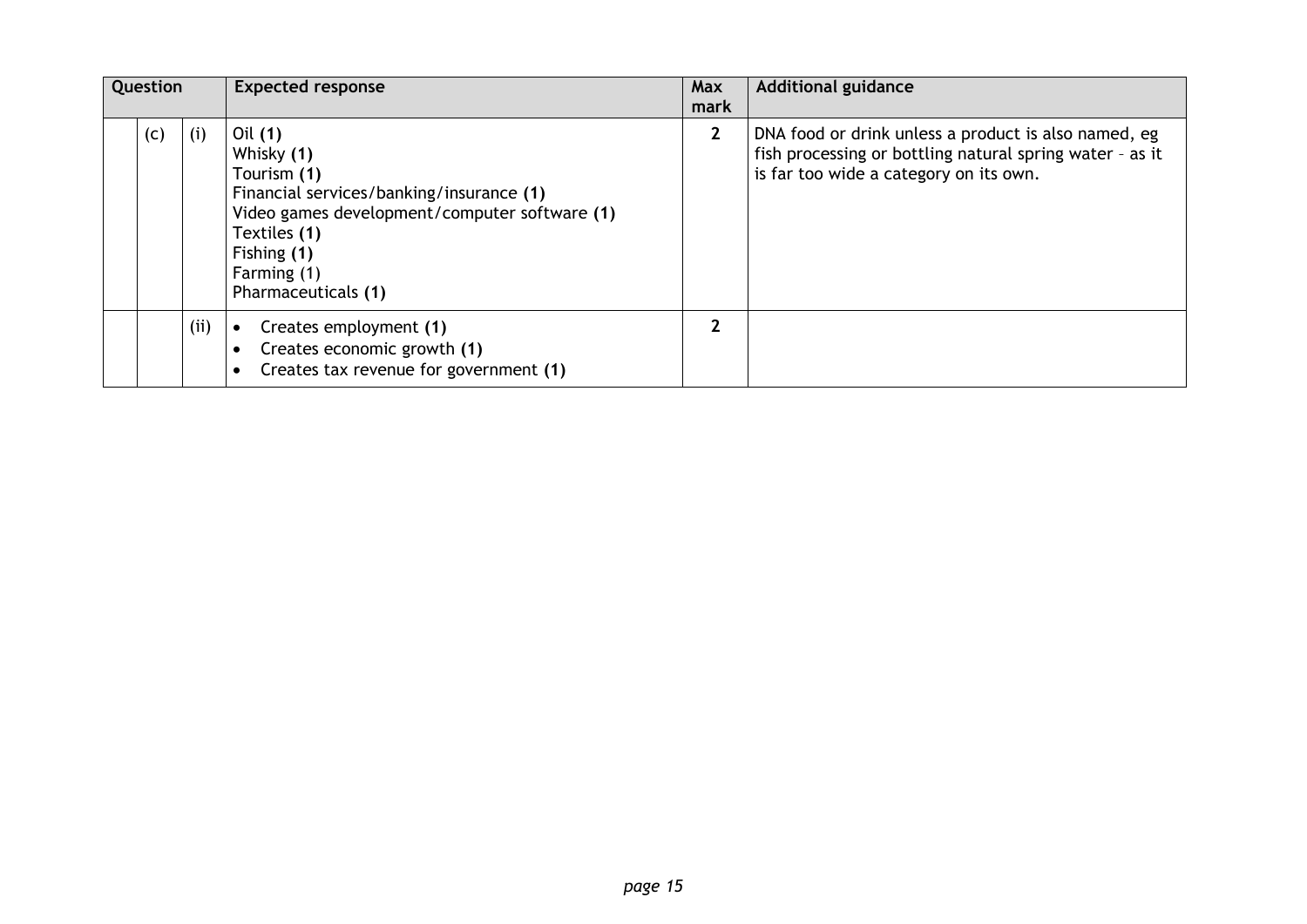| Question |     | <b>Expected response</b>                                                                                                                                                                                                                                                                                                                                                | Max<br>mark | <b>Additional guidance</b>                                                                                                                                                                                                      |
|----------|-----|-------------------------------------------------------------------------------------------------------------------------------------------------------------------------------------------------------------------------------------------------------------------------------------------------------------------------------------------------------------------------|-------------|---------------------------------------------------------------------------------------------------------------------------------------------------------------------------------------------------------------------------------|
| 7.       | (a) | <b>TC</b><br>Cost<br><b>TVC</b><br>Output<br>Correctly labelled axes (Cost, Output) (1)<br>$\bullet$<br>Correctly labelled TVC curve (1)<br>$\bullet$<br>Correctly labelled TC curve (1)<br>$\bullet$                                                                                                                                                                   | 3           | Do not penalise for an extraneous total fixed cost<br>curve.<br>DNA "price" and/or "quantity" instead of "cost"<br>and/or "output" as axes labels.<br>Accept curve name labels in full.<br>Accept VC instead of TVC as a label. |
|          | (b) | Change in season (1)<br>$\bullet$<br>Increased advertising/publicity (1)<br>Fall in price of complementary good/eg cream (1)<br>$\bullet$<br>Rise in price of substitute good/eg raspberries (1)<br>$\bullet$<br>Going into fashion/eg use at a major sporting event (1)<br>$\bullet$<br>Increase in income (1)<br>$\bullet$<br>Increase in population (1)<br>$\bullet$ | 3           | Note that there has to be a change of some sort, eg<br>increasing, falling.                                                                                                                                                     |